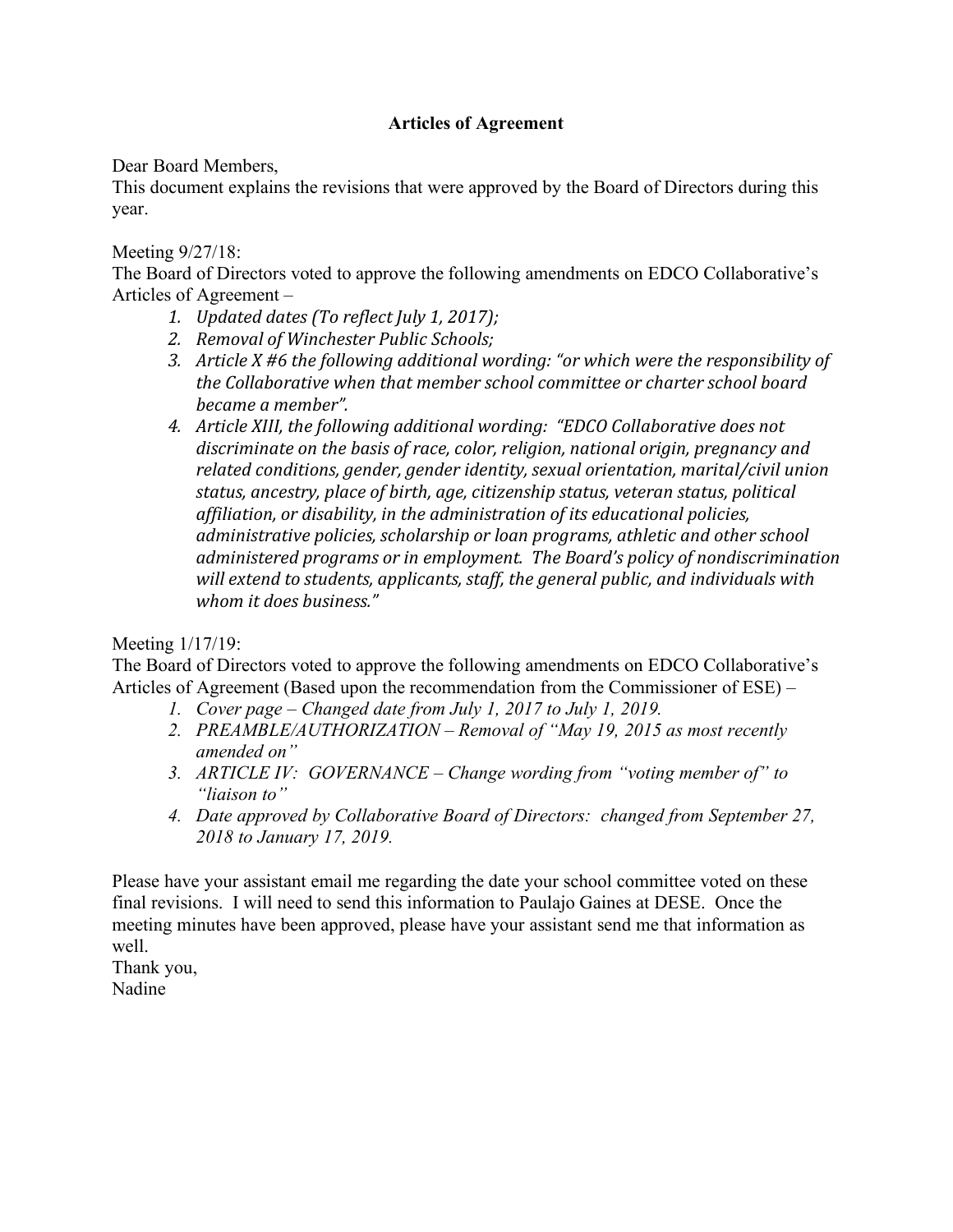# **EDCO Collaborative Articles of Agreement**

This agreement replaces the agreement dated 7.1.2017.

> This agreement is effective as of July 1, 2019.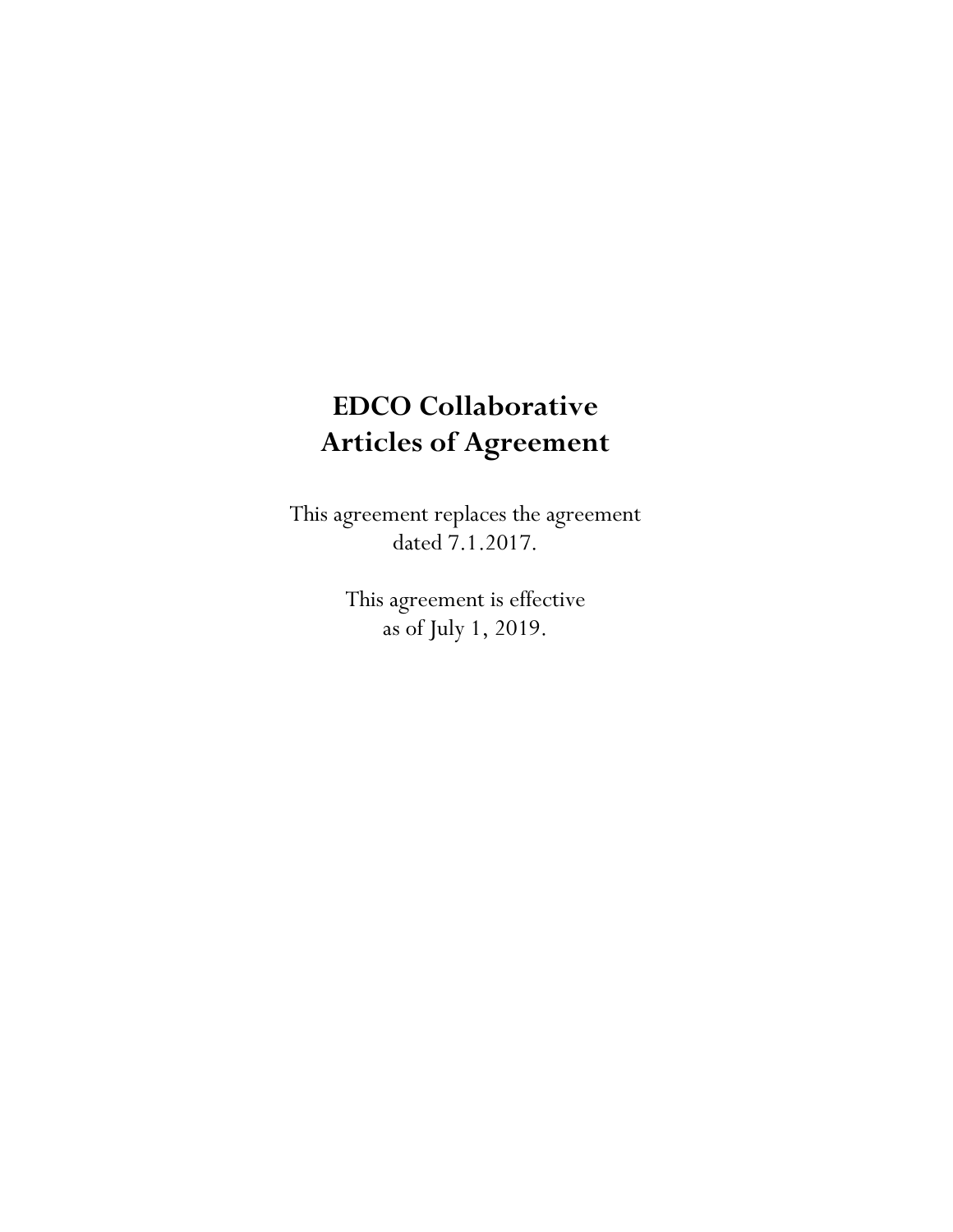# **CONTENTS**

| PREAMBLE / AUTHORIZATION / DEFINITIONS              | $\mathbf{1}$   |
|-----------------------------------------------------|----------------|
| <b>ARTICLE I: MEMBERSHIP</b>                        | 1              |
| ARTICLE II: MISSION, OBJECTIVES, FOCUS, AND PURPOSE | $\overline{2}$ |
| ARTICLE III: PROGRAMS AND SERVICES TO BE OFFERED    | 3              |
| <b>ARTICLE IV: GOVERNANCE</b>                       | $\overline{4}$ |
| <b>ARTICLE V: INDEMNIFICATION</b>                   | 5              |
| <b>ARTICLE VI: CONDITIONS OF MEMBERSHIP</b>         | 6              |
| ARTICLE VII: POWERS AND DUTIES OF THE BOARD AND     |                |
| APPOINTED REPRESENTATIVES TO THE BOARD              | 7              |
| <b>ARTICLE VIII: FINANCIAL</b>                      | 9              |
| ARTICLE IX: METHOD OF TERMINATION                   | 13             |
| ARTICLE X: METHOD OF WITHDRAWAL                     | 14             |
| ARTICLE XI: PROCEDURE FOR ADMITTING NEW MEMBERS     | 15             |
| ARTICLE XII: PROCEDURE FOR AMENDING AGREEMENT       | 16             |
| ARTICLE XIII: NON-DISCRIMINATION PRACTICES          | 16             |
| <b>APPROVALS:</b>                                   | 17             |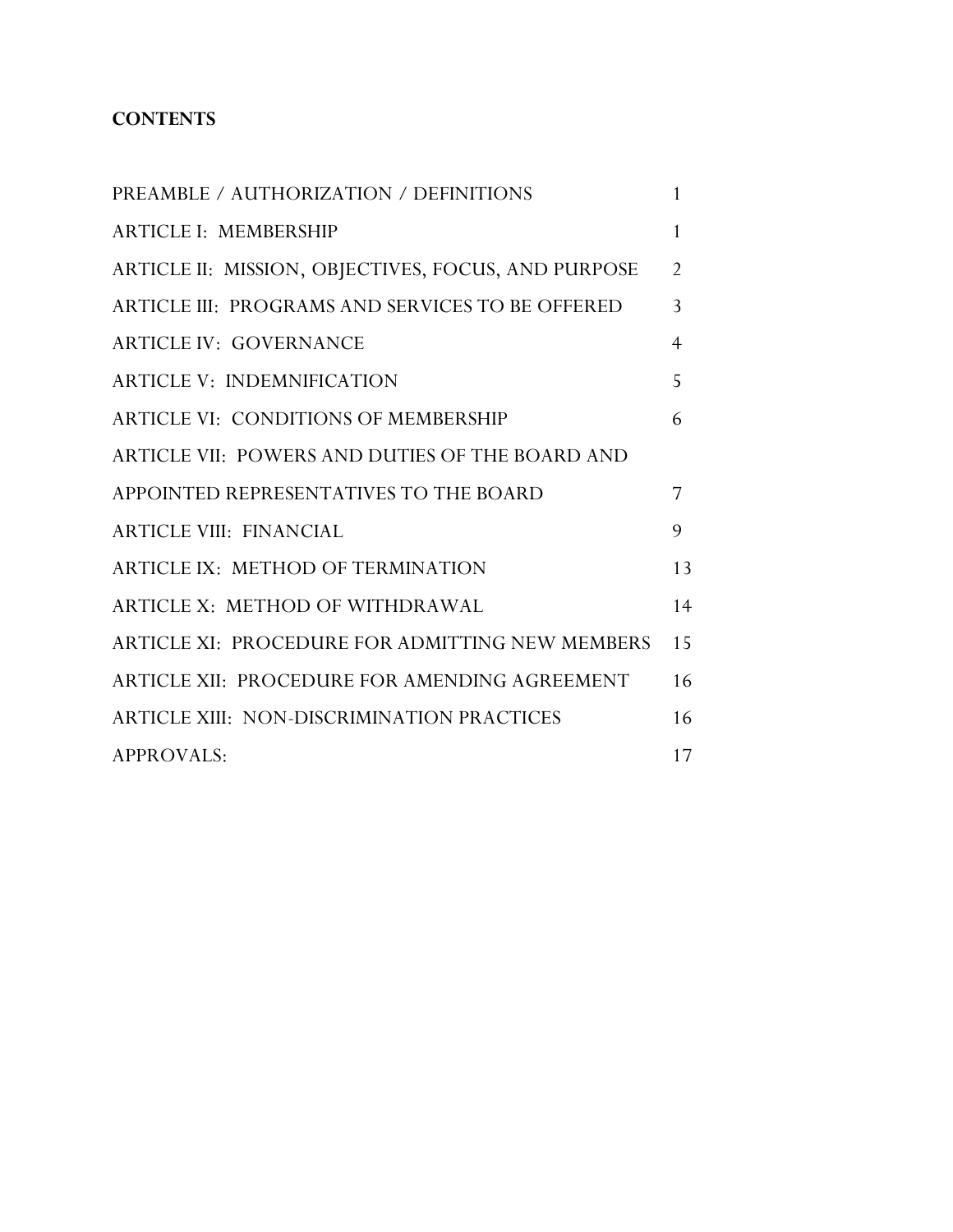#### **PREAMBLE / AUTHORIZATION**

This document constitutes the Collaborative Agreement of EDCO Collaborative, established pursuant to the provisions of Chapter 40, Section 4E of the General Laws of the Commonwealth of Massachusetts and acts or amendments thereof as they may from time to time be enacted by the legislature, and 603CMR 50.00. This Collaborative Agreement shall not be effective until approved by the Member School Committees and Member Charter School Boards as indicated on the signatory page, and the Massachusetts Board of Elementary and Secondary Education. This agreement replaces the agreement dated July 1, 2017, entered into by and between the Member School Committees and Member Charter School Boards listed in Article I (herein, "Member Districts").

#### **DEFINITIONS**

Commissioner – The Commissioner of the Massachusetts Department of Elementary and Secondary Education Board – Board of Directors of EDCO Collaborative comprised of Superintendents, School Committee Members, or Charter School Board Members voted by Member Districts EDCO Collaborative Administrator – Member of EDCO Collaborative's Leadership Team including central office directors (i.e. Executive Director, Associate Executive Director, Business Administrator, Chief Financial Officer, Director of Informational Technology, Director of Seefurth Education Center) and EDCO Collaborative program directors

# **ARTICLE I: MEMBERSHIP**

The membership of EDCO Collaborative as of the effective date of this agreement, includes the School Committees and Charter School Boards from the following districts, as indicated by the signatures of the Chairs of the School Committees and Charter School Boards:

- 1. School Committee for the Acton-Boxborough Regional School District
- 2. School Committee for the Arlington Public Schools
- 3. School Committee for the Bedford Public Schools
- 4. School Committee for the Belmont Public Schools
- 5. School Committee for the Brookline Public Schools
- 6. School Committee for the Carlisle Public Schools
- 7. School Committee for the Concord Public Schools
- 8. School Committee for the Concord-Carlisle Regional School District
- 9. School Committee for the Lexington Public Schools
- 10. School Committee for the Lincoln Public Schools
- 11. School Committee for the Lincoln-Sudbury Regional School District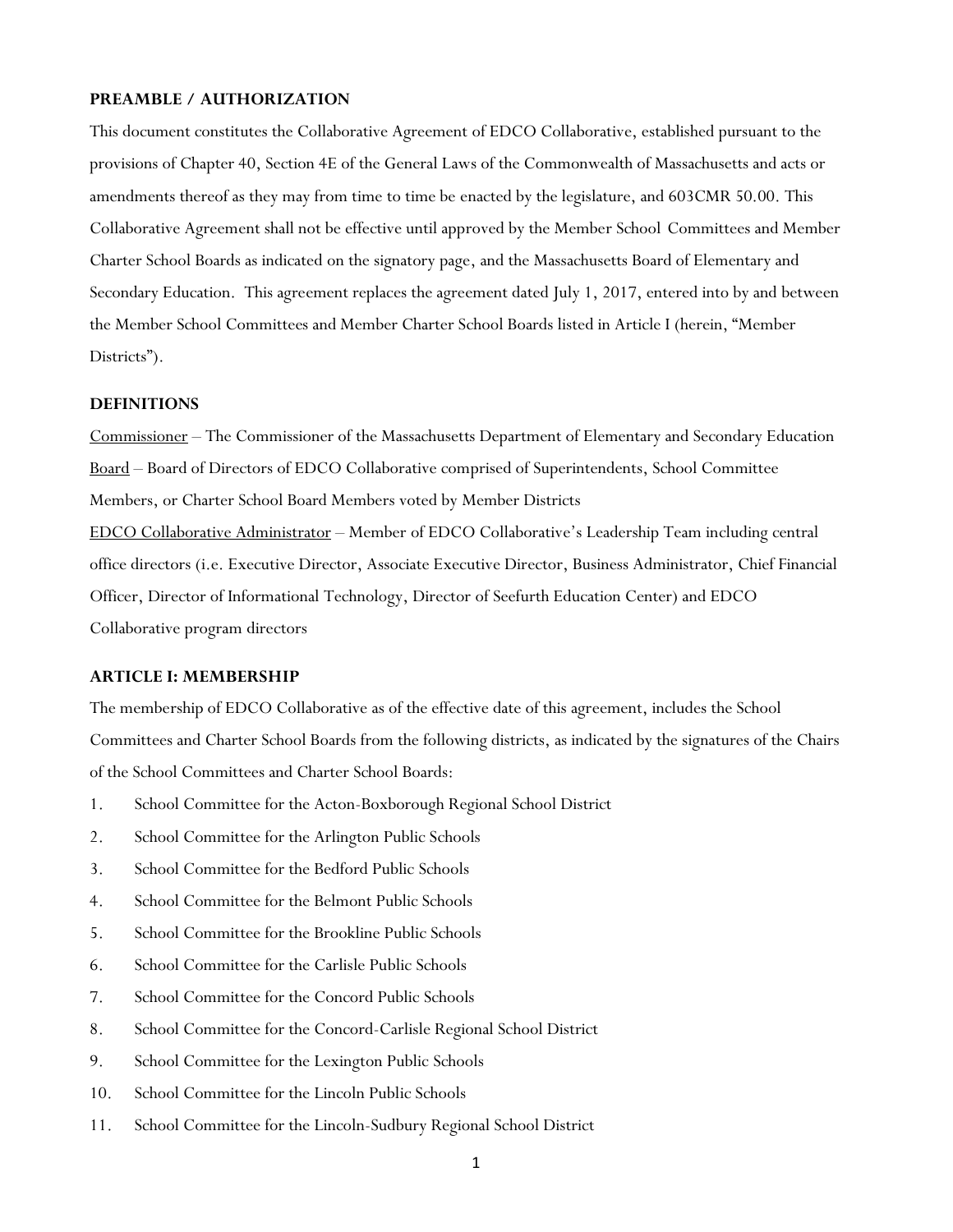- 12. School Committee for the Newton Public Schools
- 13. School Committee for the Sudbury Public Schools
- 14. School Committee for the Waltham Public Schools
- 15. School Committee for the Watertown Public Schools
- 16. School Committee for the Weston Public Schools

### **ARTICLE II: MISSION, OBJECTIVES, FOCUS, AND PURPOSES**

A. Mission of EDCO Collaborative:

The mission of EDCO Collaborative is to cooperatively develop and deliver high quality and cost-effective programs and services for students, school districts, partner organizations and communities; to improve education through inter-district and inter-agency collaboration; and to enhance equity, intercultural understanding and equal opportunity in education.

B. Objectives of EDCO Collaborative:

1. To provide day programs and other services for students with low-incidence disabilities in the least restrictive environment consistent with MGL c. 40 § 4E and 603 CMR 50.00

2. To provide day programs and services for at-risk students

3. To provide therapeutic services for adults with disabilities in collaboration with the Department of Developmental Services and /or other agencies

4. To offer quality professional learning opportunities to general and special education teachers and administrators, related service providers, School Committees, and Charter School Boards

5. To explore and pursue grants and other funding to support identified needs of the Member Districts and community

6. To offer cooperative and regional programs and/or services to help Member Districts maximize cost efficiency and program effectiveness through a collaborative effort

- C. Focus of EDCO Collaborative:
- 1. Programs and services for students and adults with disabilities and at-risk students
- 2. Professional learning
- 3. Pupil transportation
- 4. Support of initiatives from the Department of Elementary and Secondary Education
- 5. Cooperative planning and delivery of services to meet the needs of the Member Districts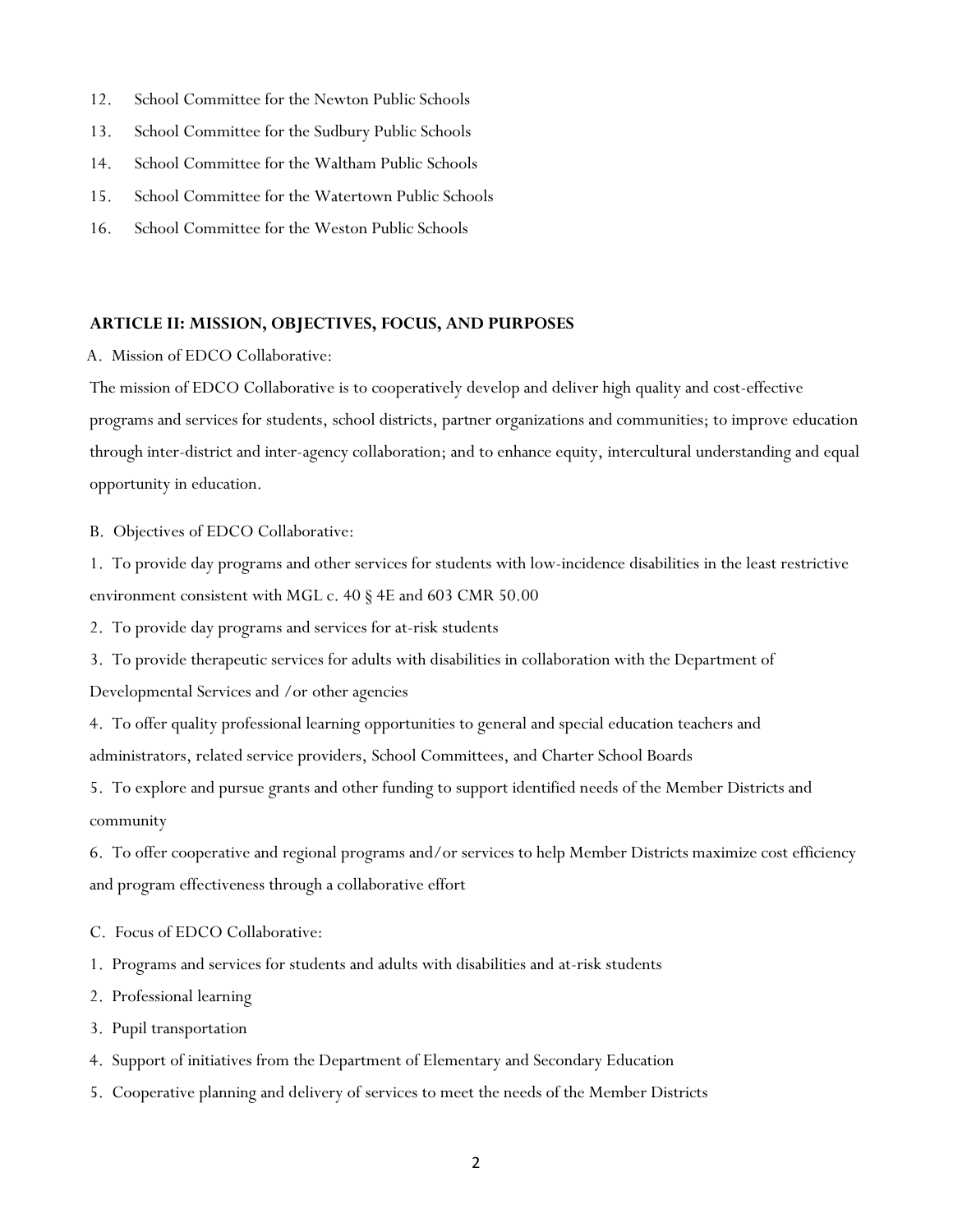#### D. Purpose of EDCO Collaborative:

The purpose of EDCO Collaborative is to provide programs and services for students with disabilities and at-risk students, to provide therapeutic services for adults with disabilities in collaboration with the Department of Developmental Disabilities and / or other agencies, to provide professional learning opportunities to educators based on best practice, to enhance equity, intercultural understanding and equal opportunity in education and to provide other high quality cost-effective services to meet the changing needs of Member Districts. The Collaborative, therefore, exists to conduct educational programs and services which shall complement and strengthen the programs of Member Districts and community partners and increase educational opportunities for children when it is determined that such programs and services can most effectively and economically be provided on a collaborative basis. The foregoing purpose includes the authority of the Collaborative, acting through its Board, to contract with corporations, individuals, associations, agencies, and/or any other entities in order to obtain and provide services for Member Districts. In addition, the Collaborative will continue to increase and expand its level of service in general education, special education, professional learning and training opportunities, research and development of innovative programs, and in any such area determined to be a need by the Member Districts.

Notwithstanding any other provision of these articles, the Collaborative is organized exclusively for educational purposes, as specified in Section 501(c) (3) of the Internal Revenue Code, and shall not carry on any activities not permitted to be carried on by any entity exempt from Federal income tax under

Section 501 (c) (3) of the Internal Revenue Code.

No substantial part of the activities of the Collaborative shall be carrying on of propaganda, or otherwise attempting to influence legislation, or participating in, or intervening in (including the publication or distribution of statements), any political campaign on behalf of any candidate for public office.

# **ARTICLE III: PROGRAMS AND SERVICES TO BE OFFERED**

To complement the educational programs and services of the Member Districts in a cost-effective manner, EDCO Collaborative will offer the following:

- 1. Day school programs and related services for students with disabilities
- 2. Alternative programs for at-risk students

3. Therapeutic services for adults in collaboration with the Department of Developmental Disabilities and/or other agencies

- 4. Clinical evaluations
- 5. Professional learning opportunities
- 6. Financial management services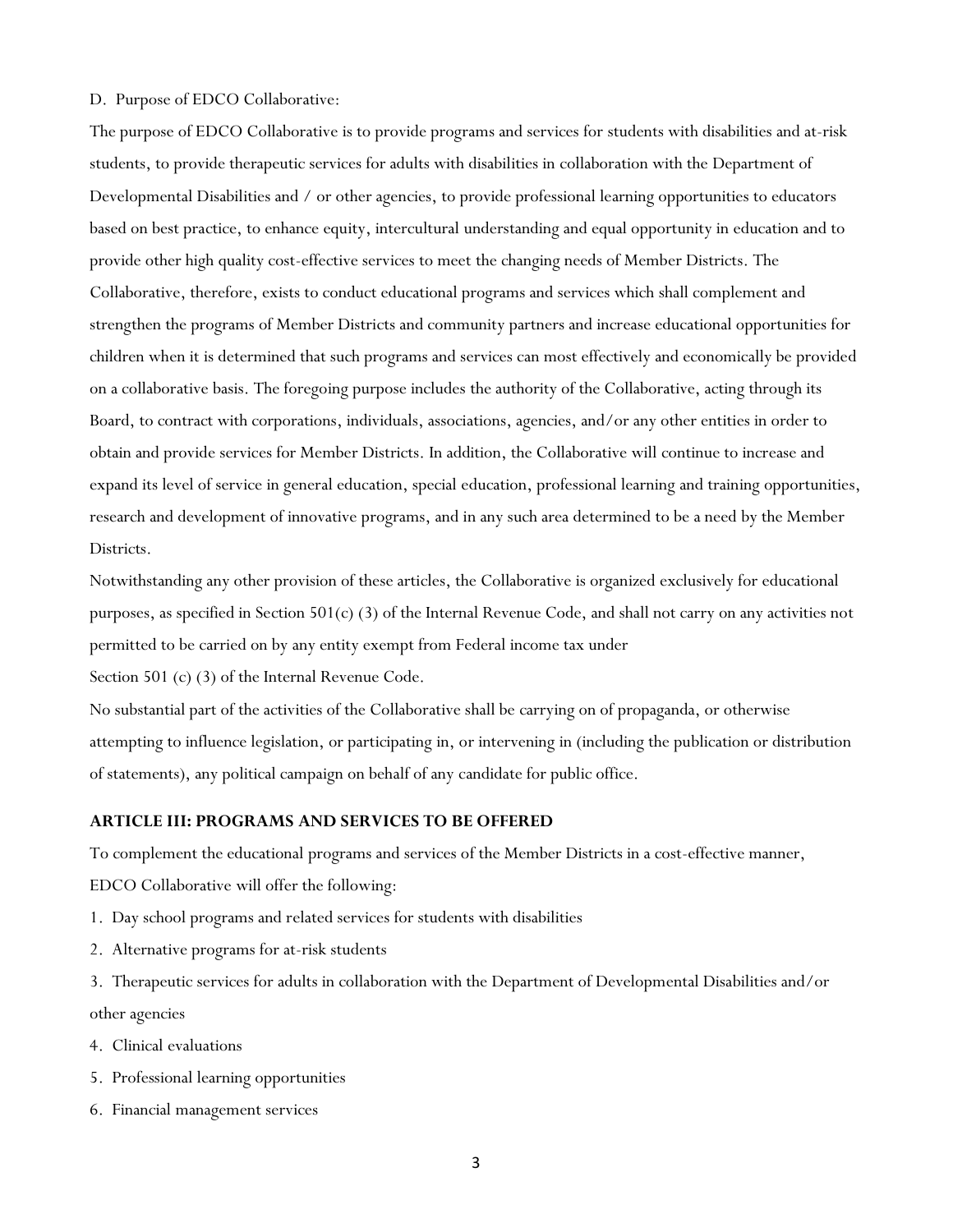#### 7. Pupil transportation

#### 8. Other Member District services

The above list is not all-inclusive. The Board, acting at the request of the Executive Director and/or Member Districts, may consider and approve other programs and services to be provided by the Collaborative so long as such programs or services are in the best interest of the Member Districts, and are not inconsistent with M.G.L. c. 40, § 4E and 603 CMR § 50.00, as amended from time to time.

# **ARTICLE IV: GOVERNANCE**

Each Member District executing this Agreement shall annually appoint the Superintendent of Schools or one School Committee Member or Charter School Board Member as a voting member of the Collaborative Board. An appointee of the Commissioner shall be liaison to the Collaborative Board.

The Board shall provide overall management and supervision of the Collaborative. No employee of the Collaborative may serve on the Board.

The Board shall meet at least six times each fiscal year. The schedule will be determined by the Board Chairperson in collaboration with the Executive Director. Special meetings may be called for special purposes by the Executive Director with consent of the Board Chairperson or by the Board Chairperson him/herself. Meetings will be posted in accordance with M.G.L. c. 30A §§ 18-25.

A quorum for conducting business shall consist of a simple majority of the Board. A quorum is not needed to close the meeting. In order to pass any motion, a majority vote of Board Members present shall be required, except that a vote to terminate the Collaborative shall be approved in accordance with Article IX of this agreement.

The Executive Director, or designee, will act as Secretary to the Board. The Executive Director shall attend all Board meetings but shall not be entitled to a vote.

The Board shall, annually at the first meeting of the fiscal year, organize itself by electing a Chairperson and Vice-chairperson. The Chairperson may appoint standing committees and /or advisory committees of the Board as will facilitate the work of the Board.

Each Board Member shall be responsible for providing the following information to the representative's Member District in accordance with the provisions of M.G.L. c. 40, § 4E and 603 CMR 50.00, et seq.

1. Quarterly information and updates to the Member District, at an open meeting, on collaborative activities, including, but not limited to, the programs and services provided by the collaborative

- 2. A copy of the Collaborative agreement and any amendments
- 3. A copy of the annual budget and tuition rate
- 4. A copy of the annual report and financial audit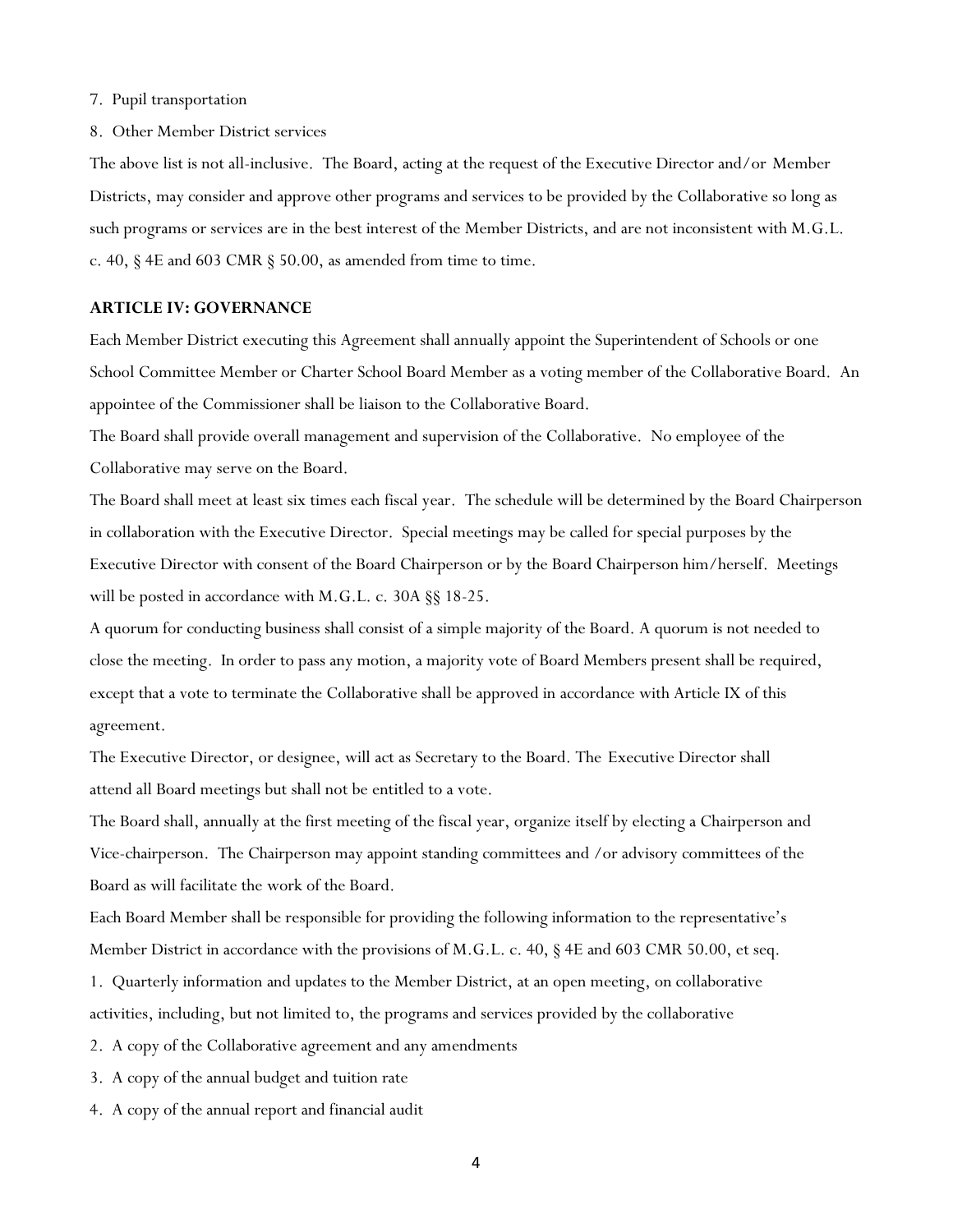- 5. Notification of applications for real estate mortgages
- 6. A copy of any capital plan approved by the Board
- 7. Any additional information as may be requested by a vote of the Member District
- 8. Any additional information as may be required in M.G.L. Ch. 40 § 4E, 603 CMR § 50.00, et seq. and any amendments thereto

Using its authority to establish standing committees to advise the Board in its annual business, the Board of the EDCO Collaborative shall establish an Advisory Council to the Board to meet concurrently with the Board and to provide guidance to the Board in its decisions. The Advisory Council to the Board shall consist of a Superintendent, School Committee person or Charter School Board person from each Member District, whoever is not serving currently on the Board, who shall be appointed annually by the Member District. The Advisory Council Member may receive Board materials, participate in Board discussions, and be appointed to Standing Committees of the Board. Advisory Council Members have no voting privileges on the Board.

#### **ARTICLE V: INDEMNIFICATION**

Neither the Executive Director nor any Board Member nor any Advisory Council Member nor any EDCO Collaborative administrator shall be liable to the Collaborative or to any Member District thereof for any act or omission of the Executive Director or any Board or Advisory Council Member or be held personally liable in connection with the affairs of the Collaborative except only liability arising out of his own willful misfeasance, bad faith, gross negligence or reckless disregard of duty to the Collaborative or its Member Districts. Neither the Executive Director nor any Board Member nor any Advisory Council Member nor any EDCO Collaborative administrator shall be personally liable for any debt, claim, demand, judgment, decree, liability or obligation of any kind of, against, or with respect to the Collaborative or arising out of any action taken or omitted for or on behalf of the Collaborative and the Collaborative shall be solely liable therefore and resort shall be had exclusively to the Collaborative property for the payment or performance thereof and each Board or Advisory Council Member, Member District and any Executive Director shall be entitled to full indemnity and full reimbursement out of Collaborative property, including, without limitation, fees and disbursements of counsel, if, contrary to the provisions hereof, such Board or Advisory Council Member, Executive Director or Member District shall be held personally liable. Any person dealing with the Collaborative shall be informed of the indemnification contained herein and, where the Board deems it appropriate, documents or instruments executed by or by authority of the Board shall contain reference hereto.

The Executive Director and his/her legal representatives and each Board and Advisory Council Member and his/her legal representatives and each Member District and its legal representatives shall be indemnified by the Collaborative against all liabilities and expenses, exclusive of amounts paid to the Collaborative, including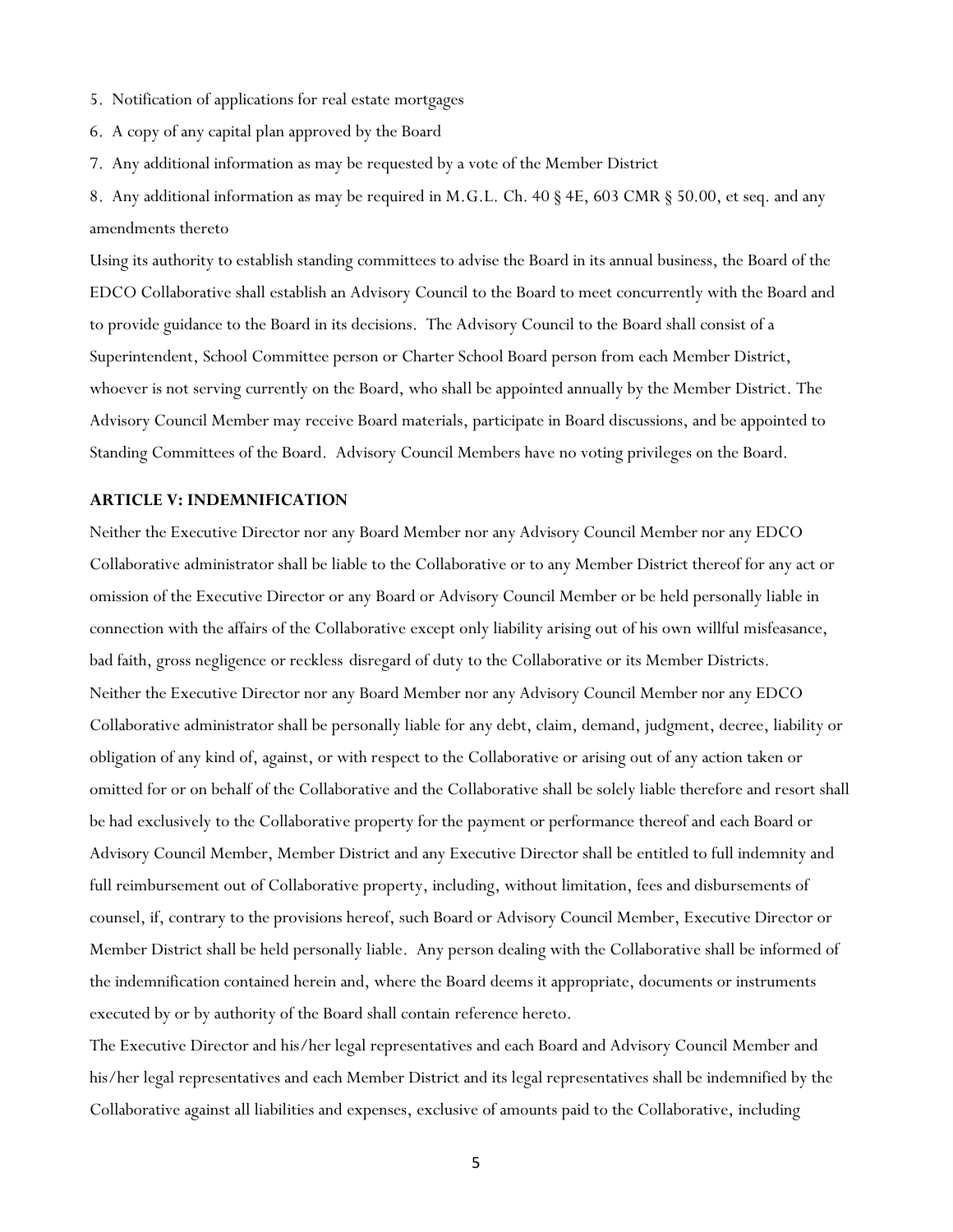judgments, fines, penalties, amounts paid in settlement and counsel fees, incurred in reasonable settlement of any action, suit or proceeding to which such Board Member, Member District or Collaborative Administrator or his/its legal representatives may be made a party or otherwise involved by reason of his/its capacity as Board or Advisory Council Member, Executive Director, Member District, or Collaborative Administrator except only liabilities and expenses arising out of his/its own willful misfeasance, bad faith, gross negligence or reckless disregard of duty to the Collaborative as final adjudged in such action or, in the event of settlement or termination of such action without final adjudication, as determined by independent counsel for the Collaborative. Said right of indemnification shall be in addition to any other rights to which such Board or Advisory Council Member, Collaborative Director or Administrator or Member District may be entitled as a matter of law or which may be lawfully granted to him/it.

#### **ARTICLE VI: CONDITIONS OF MEMBERSHIP**

Each Member District shall have the following rights and responsibilities as a member of EDCO Collaborative: 1. Each Board Member shall be entitled to a vote, which cannot be delegated to any other individual. 2. Each Board Member must attend training required by the Department of Elementary and Secondary Education as outlined in M.G.L. Ch. 40, § 4E; 603 CMR 50.05 and 603 CMR 50.12(3). Should a Board Member fail to complete the required training within the timelines set in law and regulations, notice will be given to the appointing Member District. Should the Board Member fail to complete the training within a reasonable time frame following notice to the appointing Member District, the Member District shall automatically become an inactive member of the Board, shall not count towards a quorum, and shall not have voting rights on the Board, but shall continue to have all other rights and obligations of membership. The Member District shall become an active Member and voting rights shall be reinstated once the Board Member completes the training or the Member District appoints a new representative.

3. No Board Member shall serve as a Collaborative Administrator or on the board of directors or as an employee of a related for-profit or non-profit organization.

4. No Board Member shall receive an additional salary or stipend for his/her service on the Board.

5. Each Member District shall contribute a membership assessment in accordance with Article VIII.

# **ARTICLE VII: POWERS AND DUTIES OF THE BOARD AND APPOINTED REPRESENTATIVES TO THE BOARD**

EDCO Collaborative shall exist as a public entity.

The Board shall be vested with the authority to enter into agreements with Member Districts, non-member districts, charter schools or other collaboratives to establish mutually beneficial programs and services or pricing arrangements.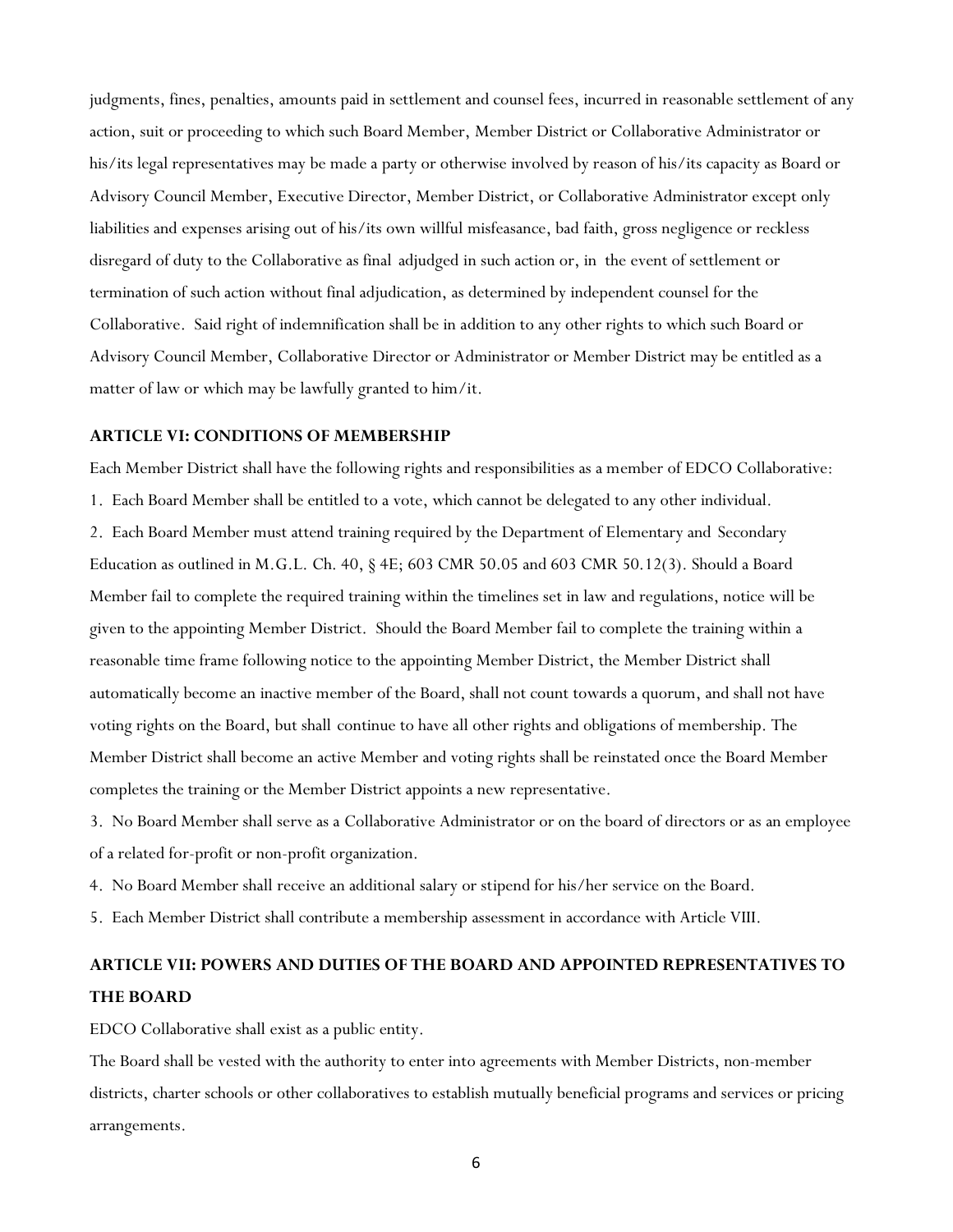The Board shall be responsible for the following, consistent with the requirements of law, regulation, and Article VIII of this agreement:

1. Ensuring adherence to this Agreement and progress toward achieving the purpose and objectives set forth in the Agreement

2. Determining the cost-effectiveness of programs and services offered by the Collaborative

3. Determining the appropriateness and cost-effectiveness of any borrowing, loans or mortgage

4. Approving all expenditures, including contracts, borrowing, and the purchase and sale of real estate

5. Ensuring an annual report for the previous fiscal year be prepared and submitted to the Commissioner and Chair of each Member District no later than January 1 of each year

6. Ensuring that an independent financial audit is completed annually and submitted to the Chair of each Member District, the Commissioner, and the State Auditor no later than January 1of each year

7. The Board may delegate to the Treasurer the causing of an audit. The Board shall have all the powers and duties conferred and imposed upon educational collaborative boards by law and conferred and imposed upon it by this Agreement and such other additional powers and duties as are specified in M.G.L. c. 40, §4E, 603 CMR 50.00 and any amendments thereof, or as may be specified in any other applicable general or special law. The Board may adopt by-laws consistent with law and regulations and with this Agreement to govern the day-to-day operation or other appropriate matters of the Collaborative. If a particular matter is not covered by such a document, then any such matter will be handled, as the Board deems appropriate by a vote of the Board Members present and voting. It is the function and responsibility of the Board to formulate policy for the Collaborative and to ensure compliance with applicable state and federal laws and regulations, including M.G.L. c. 40, § 4E and 603 CMR 50.00. The Board shall review the effectiveness of such policies to ensure currency and appropriateness, and may establish a subcommittee to make recommendations to the Board concerning such policies.

8. The Board may establish subcommittees such as an Executive Subcommittee and a Finance and Administration Subcommittee to expedite the work of the Board and to provide guidance and support in managing the essential functions and business of the Collaborative.

9. The Board shall hire all employees of the Collaborative and ensure that all employees possess the necessary and required credentials and approvals, to the extent applicable, including those required by M.G.L. c. 71, § 38G and 603 CMR 7.00, M.G.L. c. 74 and 603 CMR 4.00, and all acts and regulations amendatory thereof.

10. The Board shall appoint the Executive Director, Business Administrator, Treasurer and at least one registered nurse, and oversee the operation of the Collaborative to the end that the educational needs of students enrolled in Collaborative programs, as well as the goals of any cooperative program of the Collaborative, are met in an effective and economical way. The Board will ensure there is segregation of duties among the Executive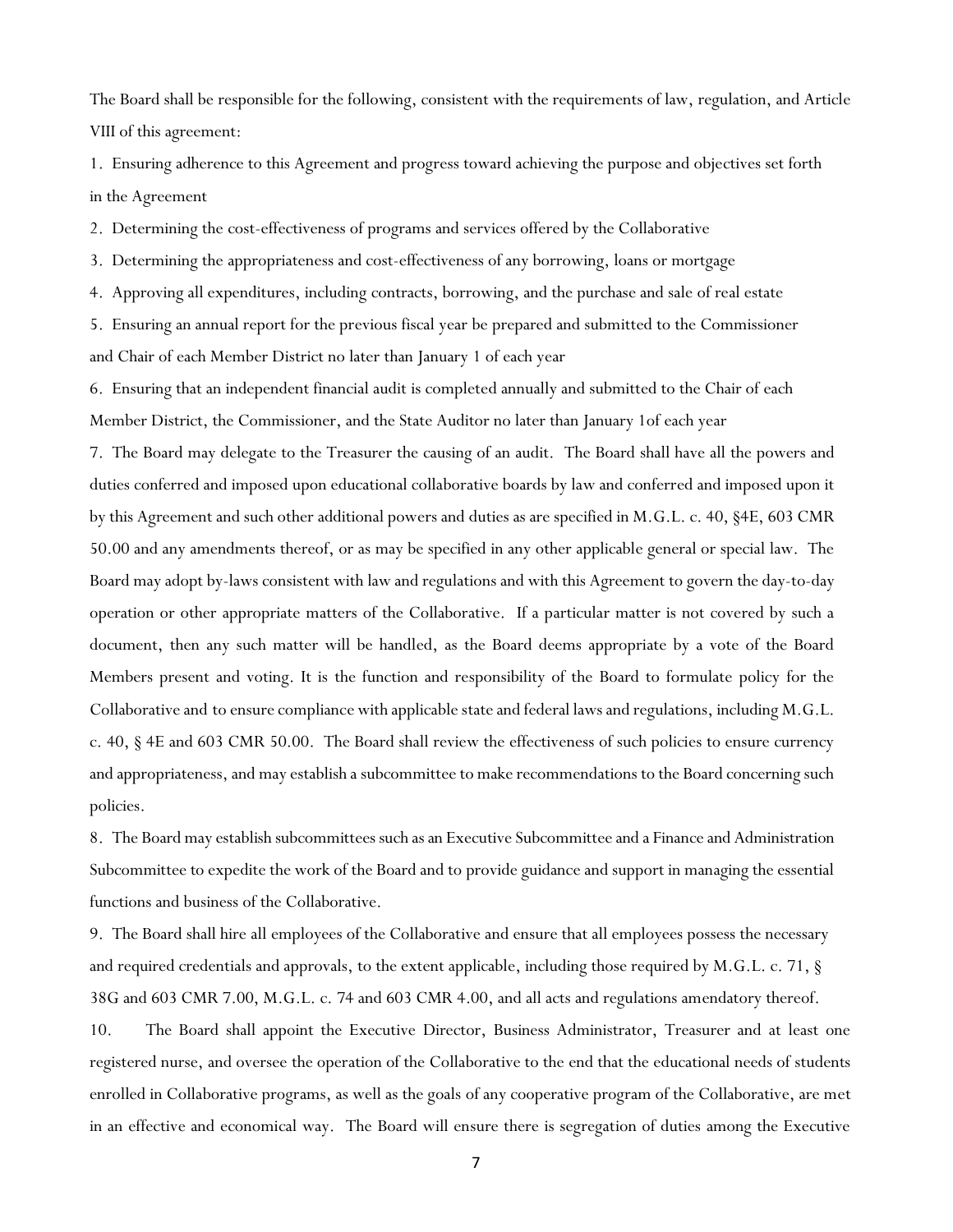Director, Business Administrator, and Treasurer.

11. The Board shall have the authority to borrow money for any purpose consistent with law, regulations, and Article VIII of this Agreement, including, but not limited to, to meet ongoing payroll obligations, to finance the purchase and/or lease of any real or personal property, including equipment, land and/or a building(s) (including portables), and/or to finance any renovation, reconstruction and/or construction of any real property. The Board shall be responsible for ensuring that any borrowing, loans, or mortgages are cost-effective and necessary to carry out the purposes for which the Collaborative is established, in the best interest of the Collaborative and its Member Districts, and consistent with the terms of this agreement.

12. The Executive Director shall have the day to day responsibility for all activities of the Collaborative, shall be responsible for overseeing all of its programs, shall be responsible for implementing the policies and by- laws, if any, and for developing procedures consistent with the policies of the Board. The Board may delegate the Executive Director to supervise and discipline personnel to the extent permitted by applicable law and regulation. In addition, the Executive Director shall have the authority granted by M.G.L. c.40, §4E and any amendments thereto. The Board shall complete an annual evaluation of the Executive Director in accordance with 603 CMR 50.06(2).

13. The Executive Director shall be charged with maintaining a website for the Collaborative in accordance with M.G.L. c. 40 § 4E. Said website shall include a list of Board Members, copies of Board Meeting minutes, a copy of the Collaborative Agreement and any amendments to the Agreement, a copy of the annual independent audit, a copy of the Annual Report required by 603 CMR 50.08, and contact information for the Collaborative and key Collaborative staff members.

14. The Board shall appoint a Business Administrator subject to M.G.L. Chapter 41, Sec. 52 who shall have such powers and responsibilities determined by the Board in its approved job description. Said duties are similar to those of a town accountant and are consistent with 603 CMR 50.00. The Board shall ensure that an annual evaluation of the Business Administrator occur in accordance with 603 CMR 50.06(3). The Business Manager may not be the Treasurer of the Collaborative.

15. The Treasurer who shall have such powers and responsibilities as determined by the Board and as stipulated in the Board approved job description, consistent with 603CMR 50.00. The Board shall annually evaluate the Treasurer's performance and effectiveness. No Collaborative employee or appointed representative to the Board may serve concurrently as the Treasurer. The Treasurer shall report directly to the Board.

# **ARTICLE VIII: FINANCIAL**

#### A. Financial Terms: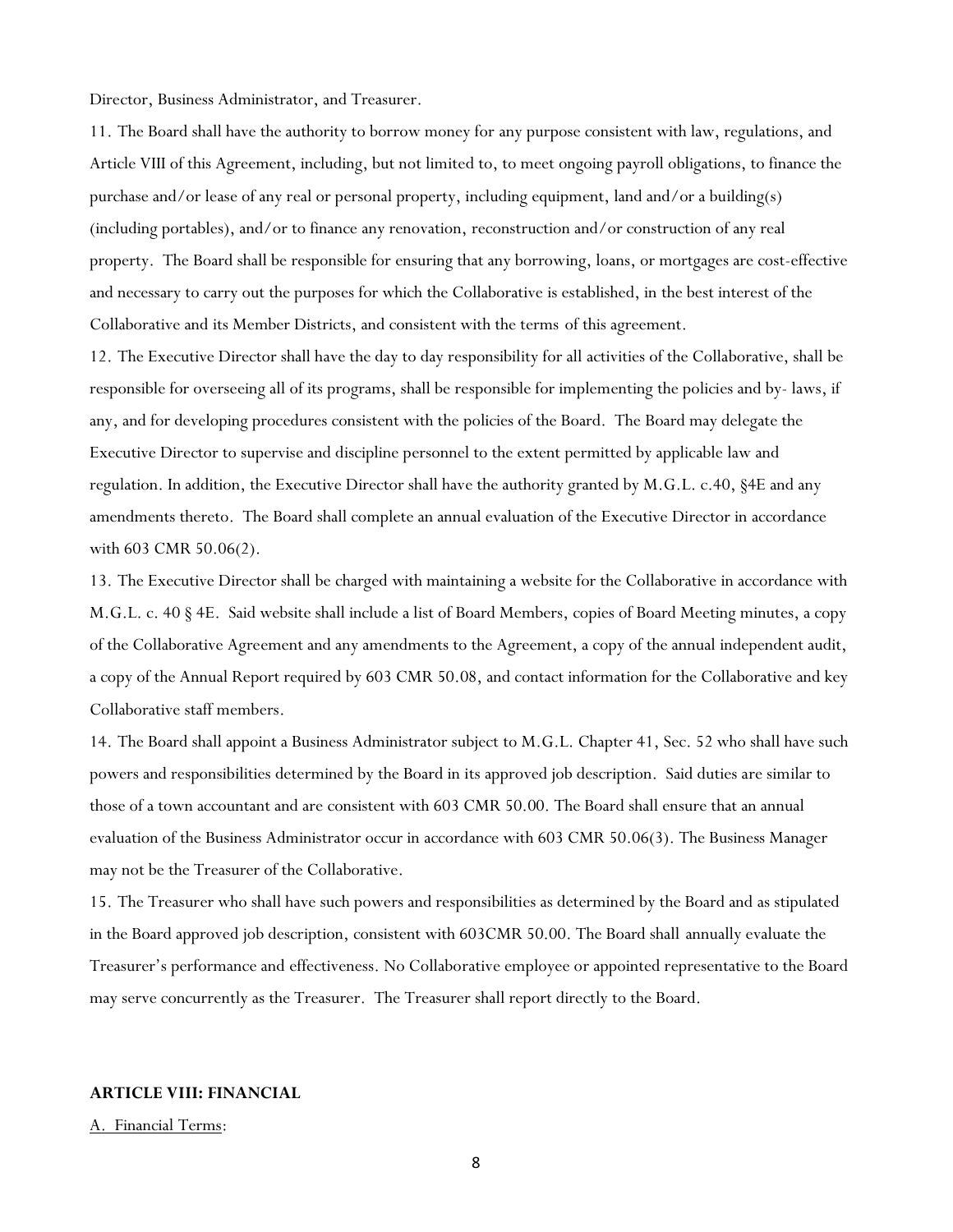The Board may enter into contracts to obtain the funds necessary to carry out the purpose for which the Collaborative was established.

The Collaborative is subject to M.G.L. c. 30B for the procurement of goods and services.

B. Collaborative Fund:

1. The Board shall establish and manage a fund to be known as the EDCO Collaborative Fund, herein, "the Fund".

2. The Fund shall be the depository of all monies paid by Member Districts and non-member districts and all grants, gifts, or contracts from the federal government, state government, charitable foundations, private corporations, or any other source; all such monies shall be paid directly to the Board and deposited in the Fund.

3. The Treasurer, subject to the direction of the Board, shall receive and disburse all money belonging to the Collaborative without further appropriation.

4. The Board must approve all payments through designated signatories voted by the Board.

5. The Treasurer may make appropriate investments of funds of the Collaborative not immediately necessary for operations, consistent with M.G.L. c. 44, § 55B.

C. Borrowing, Loans, and Mortgages:

The Board may authorize the borrowing of funds or enter into short-term or long-term agreements or mortgages, and acquire or improve real property to support Collaborative operations, subject to the following procedures:

1. All borrowing, loans, and mortgages shall be discussed at a public meeting of the Board.

2. The Board shall investigate options related to the terms of borrowing, loans, and mortgages in order to determine that the terms related to any borrowing, loans and mortgages are the most favorable available at the time of the application.

3. The Board shall be responsible for ensuring that the borrowing, loans, and mortgages are necessary to carry out the purposes for which the Collaborative is established, in the best interest of the Collaborative and its Member Districts and consistent with the terms of this agreement.

4. In the event that such borrowing, loan or mortgage is for the acquisition or improvement of real property:

- The Board shall discuss its intent to apply for a real estate mortgage at a public meeting of the Board prior to the meeting of the Collaborative Board at which the final vote is taken.
- b. The Board shall provide notice to each Member District within thirty (30) calendar days of applying for real estate mortgages.
- c. The Board shall approve such action by a majority vote.

D. Surplus Funds: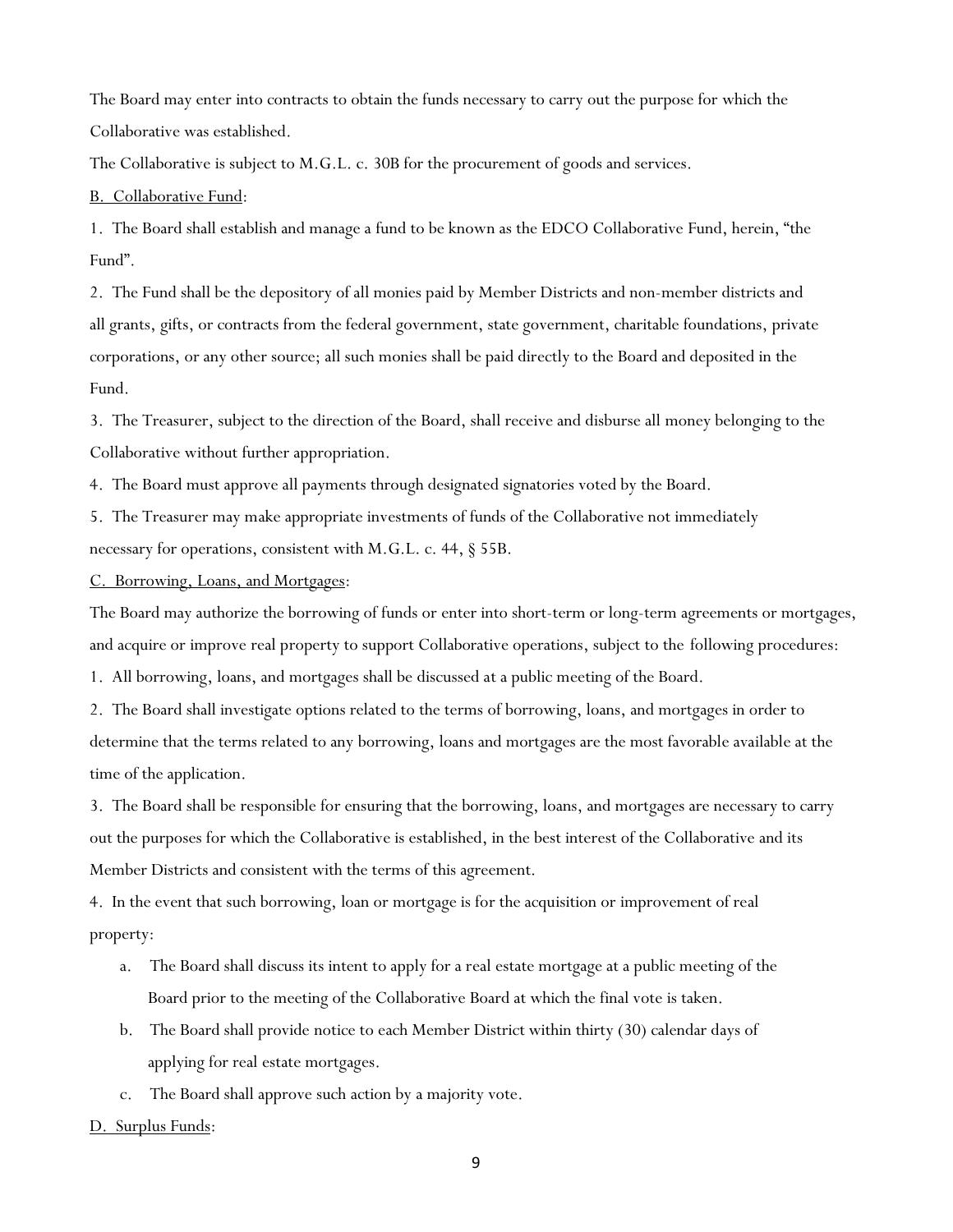Unexpended general funds, as defined in 603 CMR 50.00, at the end of the fiscal year plus any previous year's surplus funds, as determined through the financial statements, will be considered cumulative surplus. (603 CMR 50.07 (9)) The determination of cumulative surplus shall not include funds deposited in a capital reserve as provided for in 603 CMR 50.07(10), funds deposited in trust in accordance with M.G.L. c. 32B, § 20, and any amounts prepaid for tuition or services in accordance with M.G.L. c. 40, § 4E.

1. The Board will retain no more than 25 percent in cumulative surplus, in accordance with 603 CMR 50.03(5)(b)10.

2. On an annual basis, after the Board has discussed the audit results of the previous fiscal year, the Board shall determine and approve, by majority vote, the final dollar amount of the cumulative surplus.

3. The Board shall determine whether such final dollar amount of surplus funds is within the established 25 percent limit, and whether the funds will be retained by the Collaborative or whether all or some portion will be refunded to the Member Districts or credited to support programs and services offered to Member Districts.

4. Retained surplus may be used to support the budget in future years at the discretion of the Board.

5. Surplus funds will be distributed in proportional shares using the *Enrollment Assessment* formula articulated under Annual Member Assessment.

# E. Development of the Collaborative Budget:

The Board shall annually determine the Collaborative budget consistent with the timelines, terms, and requirements in M.G.L. c. 40, § 4E, regulations promulgated by the Board of Elementary and Secondary Education, and this agreement.

By May 15 of each year, the Executive Director shall propose a budget for the upcoming fiscal year to the Board. The Board shall hold a public hearing on the proposed budget prior to its adoption at a public meeting. The Board shall adopt the final budget by an affirmative majority vote at a subsequent meeting no earlier than ten (10) working days after the Board meeting at which the Collaborative budget was first proposed but no later than June 15 of the preceding fiscal year. Adoption of the budget shall require a majority vote Board.

- 1. The proposed budget shall contain all planned financial activity for the upcoming fiscal year.
- 2. Expenditures from grant funds, trust funds and other funds not designated as general funds that by law may be expended by the Board without further appropriation shall be segregated in the budget.
- 3. The proposed budget shall be classified into such line items as the Board shall determine.
- 4. Capital: Capital is defined as fixed assets, including real property, with a unit cost of \$5,000 and a useful life of one year or more, debt payments and deposits into capital reserve. All capital costs to support collaborative operations will be included in the budget. Capital costs will be included in the calculation of the annual membership assessments, tuition rates, or fees for services, depending on the program(s) which the capital cost(s) will benefit.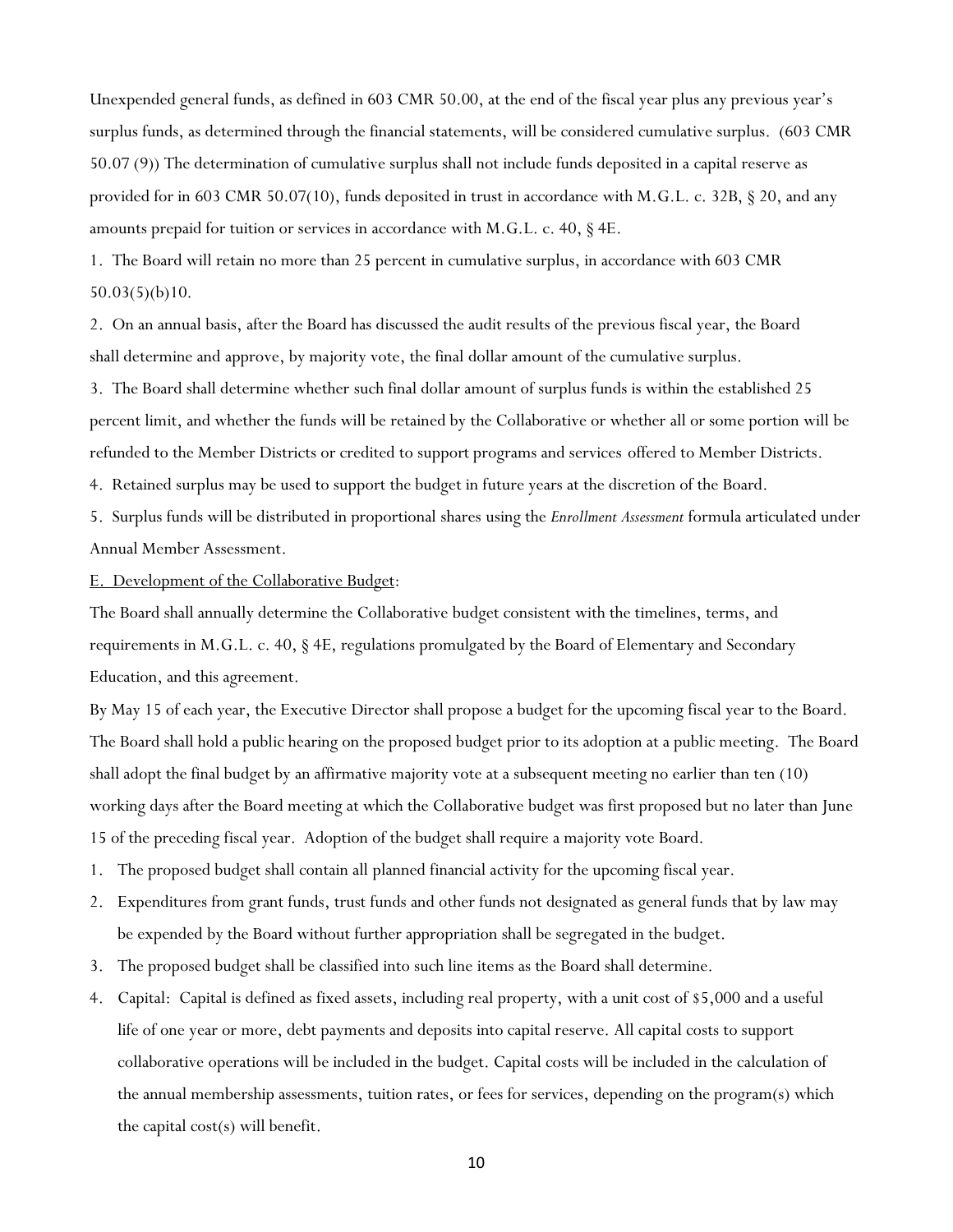The Board may create a capital reserve fund to support costs associated with the acquisition, maintenance, and improvement of fixed assets, including real property, pursuant to a capital plan.

- a. The establishment of a capital reserve fund shall be subject to the approval of two-thirds of the Member Districts.
- b. Deposits into the capital reserve shall be proposed and approved through the budget process, based on needs determined in the capital plan.
- c. In the event that the purpose for which the capital reserve was created requires modification, the collaborative Board shall revise its capital plan and provide notice to all member districts. If the member district does not vote to disapprove the revised capital plan within a 45-day period, that member district shall be deemed to have approved the revised capital plan. Two-thirds (2/3) approval of the Member Districts is required to revise the capital plan.
- d. By an affirmative vote of 2/3 of the Board members, the Board may vote to charge a capital assessment for capital costs not funded through the above process or not funded from available capital reserves. This capital assessment will be determined using the Enrollment Assessment formula previously articulated below under Annual Member Assessment.

Revenues of the Collaborative shall be derived from the following sources:

F. Program Tuition: The tuition for each program shall be determined based on the projected enrollment in each program, and the cost of operating the program including salaries, benefits, overhead, and fixed costs, and program supplies and materials. Cost estimates are divided by the projected number of students to determine tuition rate. Rates are recommended by the Executive Director and approved by the Board. Non-member districts will be charged a surcharge, not to exceed twenty (20) percent over the cost for Member Districts, to support administrative and overhead costs. The Board may waive or decrease the percentage of the surcharge or fee charged to non-member districts when doing so is determined to be in the best interest of the Collaborative.

G. Annual Membership Assessment: Member Districts shall, on July 1 of each year, be assessed an amount determined annually by the Board to offset a portion of the administrative and overhead costs of the Collaborative. The annual membership assessment will be determined using two parts. Part one is entitled *Basic Assessment* and is assigned based on school district grade configuration i.e., K-8, K-12, 9-12. It is used to offset the cost of services such as administrative roundtables. The second part entitled *Enrollment Assessment* is a formula based on the total number of students enrolled in the Member District as of October 1 of the prior calendar year (as published on the Department of Elementary and Secondary Education website, "Enrollment Data"). It is used to offset the cost of providing services such as professional learning opportunities. The two parts are added together to determine the total annual membership assessment.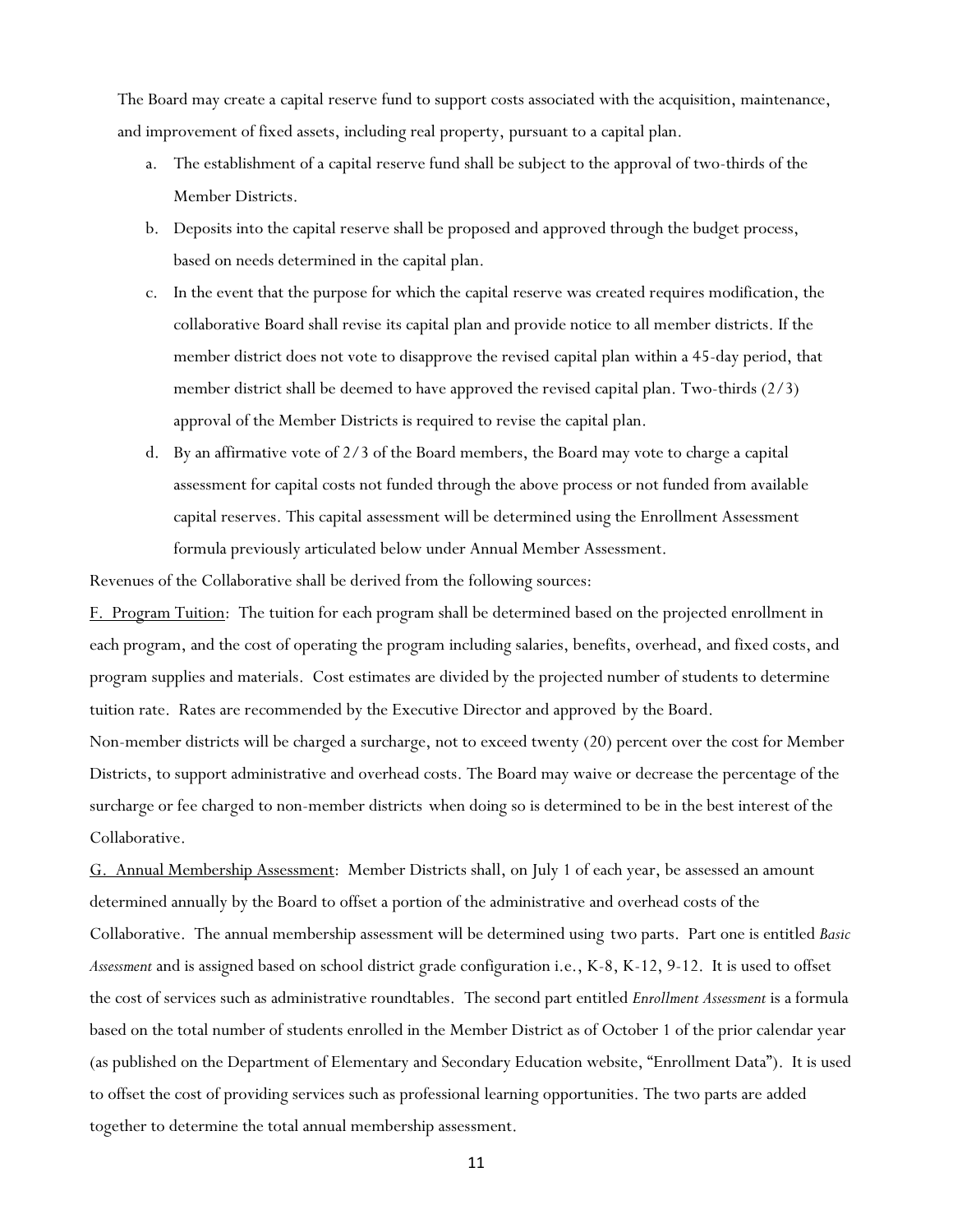H. Fees for Services*:* Fees for services offered by the Collaborative, as determined by the Executive Director and approved by the Board, shall be assessed to Member and Non-member districts. Fees for services shall be determined based on the projected number of users and the cost of providing services including salaries, benefits, overhead, and fixed costs, and program supplies and materials. Non-member districts will be charged a surcharge, not to exceed twenty (20) percent over the cost for Member Districts, to support administrative and overhead costs. The Board shall establish the surcharge or fee annually based on the total administrative and overhead cost of the Collaborative and may waive or decrease the percentage of the surcharge or fee when doing so is determined to be in the best interest of the Collaborative. I. Gifts, Grants and Contributions: The Board may, from time to time, accept gifts, grants or contributions from governmental and private sources, whether in cash or in kind, which will further the purposes of the Collaborative. Revenues and expenses from grants and contracts are included in the budget presented to the Board for approval, i.e., contract with the Department of Developmental Disabilities to provide therapeutic services for adults. The Treasurer shall certify and transmit the budget and the tuition rates, membership assessment and fees-for-service for the upcoming fiscal year to each Member District not later than June 30 of the preceding fiscal year.

1. Member Districts and non-member districts shall be invoiced monthly for tuitions and fees for service. Payments are due within thirty (30) days of receipt of the invoice.

2. Member Districts shall be invoiced annually for the membership assessment. Payments are due within sixty (60) days.

3. Procedure for Amending the Budget: In the event it becomes necessary to amend the budget, the following procedure shall apply:

- a. All budget amendments shall be proposed at a public meeting of the Board, and must be approved by a majority vote of the Board to take effect. Budget amendments shall be proposed as needed. When the need for a budget amendment is determined, the amendment will first be proposed by EDCO Collaborative administration to the Finance and Administration Subcommittee for consideration and a recommendation to the full Board. Amendments and the recommendation of the Finance and Administration Subcommittee will be presented for a Board vote at the next Board meeting.
- b. Any amendment to the budget that results in an increase in the tuition rates, the membership assessment or fees-for-service shall adhere to the following procedures:
	- i. All Board members shall, within ten (10) working days of the public meeting at which the amendment was first proposed, report to their Member Districts the content of the proposed amendment.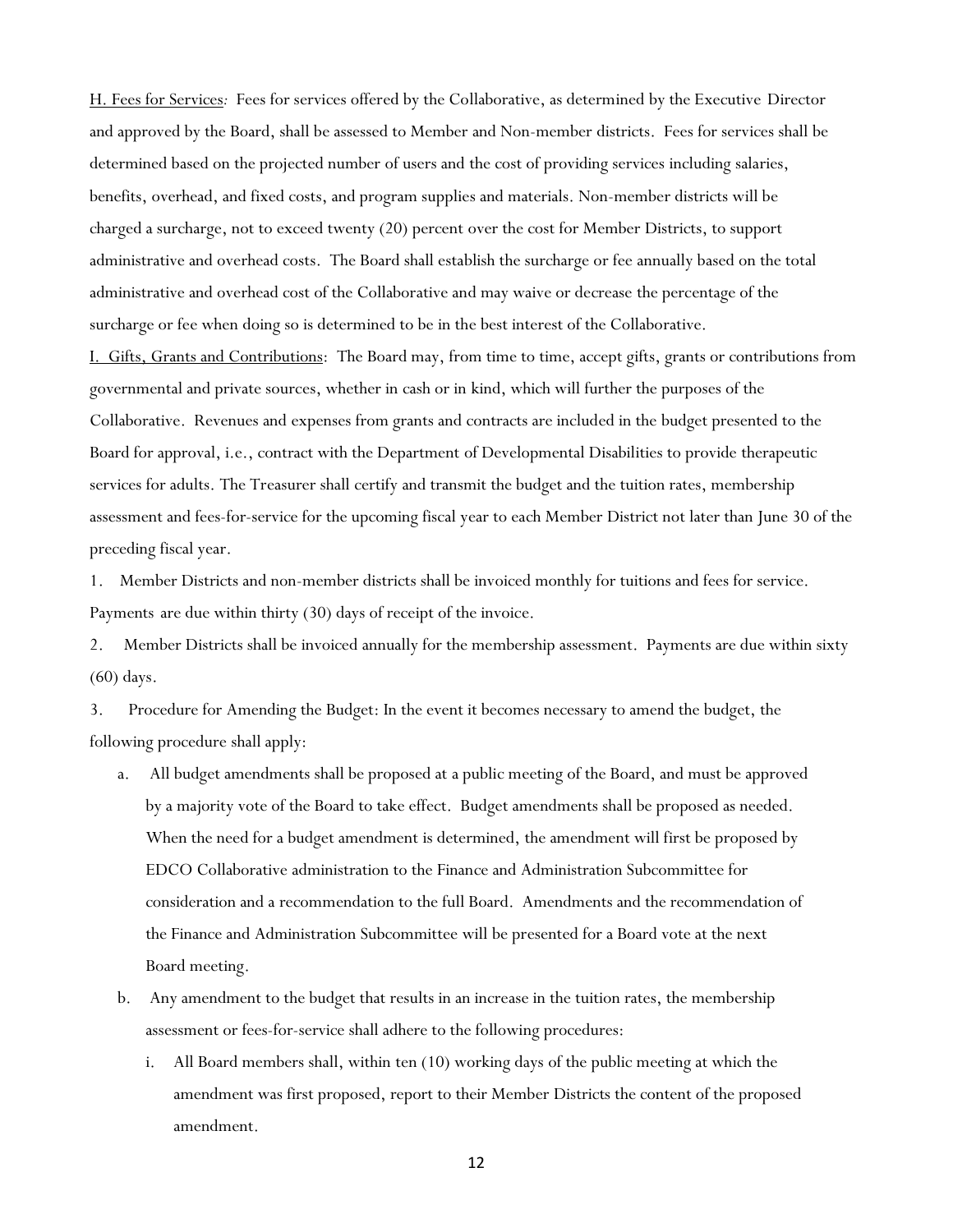- ii. All amendments shall be voted on by the Board at a second public Board meeting no earlier than thirty (30) working days after the Board meeting at which the amendment was first proposed; adoption shall require a majority vote.
- iii. The Treasurer shall certify and transmit the amended tuition rates, membership assessment and fees-for-service to each Member District not later than ten (10) working days following the affirmative vote of the Board.
- c. The Board has the authority to reduce tuition rates, membership assessment, and fees-for-service to Member Districts and non-member districts when doing so is determined to be in the best interest of the Collaborative.

4. No part of the net earnings of the collaborative shall inure to the benefit of any member of the Board, Collaborative Administrators, or any private individual (except that reasonable compensation may be paid for services rendered to or for the Collaborative by a private individual who is not a Board Member or Collaborative Administrator). No Board Member or Collaborative Administrator shall be entitled to share in the distribution of any of the assets upon dissolution of the Collaborative.

### **ARTICLE IX: METHOD OF TERMINATION**

A Member District may request that the Board initiate proceedings to terminate the EDCO Collaborative agreement by giving notice to all other Member Districts and the executive director at least twelve (12) months before the end of the current fiscal year.

Within thirty (30) days of a request that the Board initiate termination proceedings, the Board shall discuss the request to terminate the collaborative and determine next steps. A two-thirds (2/3) vote of the Board is required in order to initiate termination proceedings. Should the Board vote to initiate termination proceedings, notice must be provided to all Member Districts within ten (10) working days of such vote.

Prior to termination, the Board shall:

1. Cause a final fiscal audit of the Collaborative to be performed, including an accounting of all assets and liabilities (debts and obligations) of the Collaborative and proposed disposition of the same. A copy shall be made available to each Member District and to the Department of Elementary and Secondary Education.

- 2. Determine the fair market value of all assets of the Collaborative.
- 3. Determine the process for appropriate disposition of state and federal funds, equipment, and supplies.
- 4. Determine which Member District(s) will maintain fiscal, employee, and program records.

5. Determine the means for meeting all liabilities (debts and obligations) of the Collaborative, including obligations for post-employment benefits.

6. The Collaborative must meet all liabilities before any monies are distributed to the Member Districts.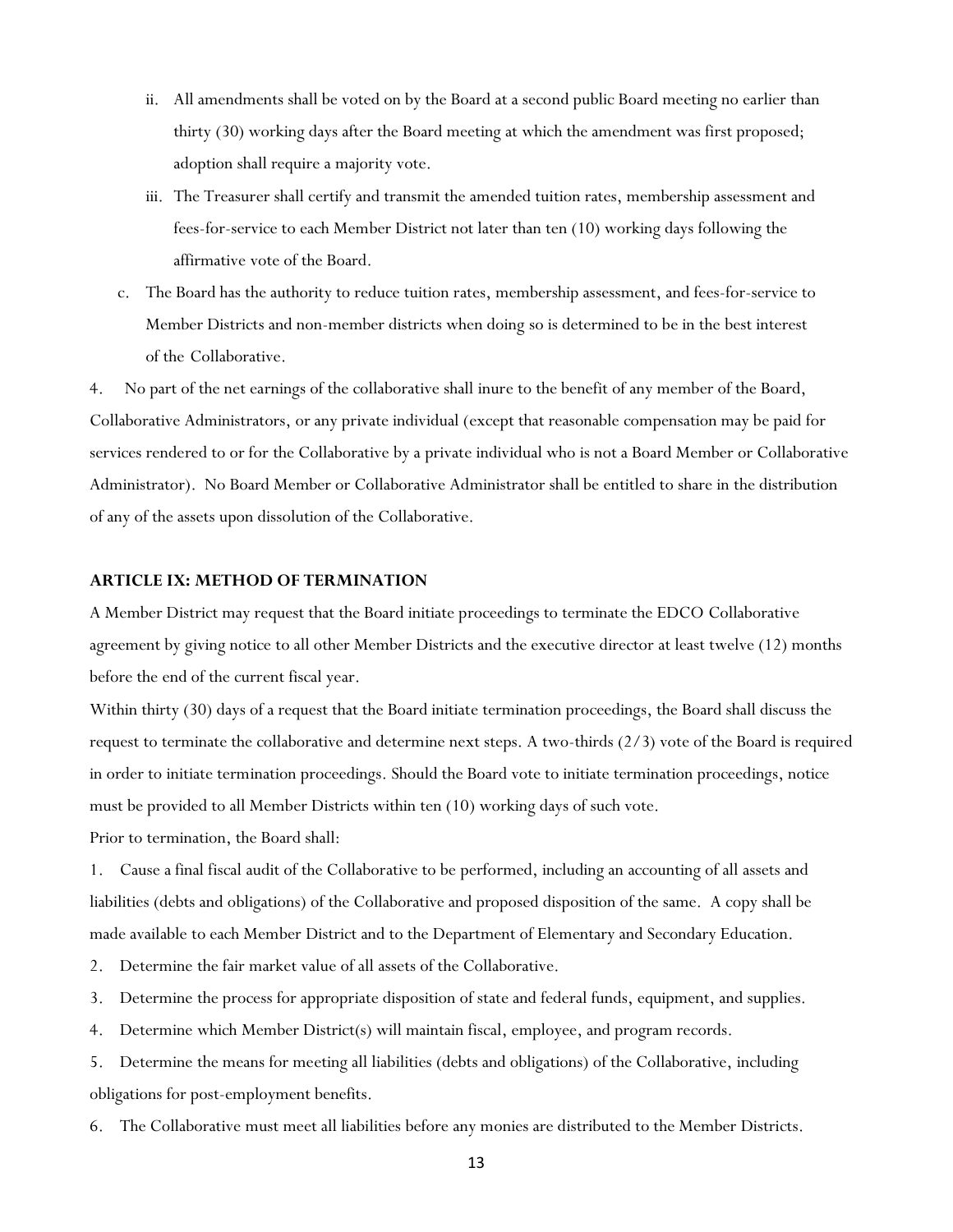7. Distribute surplus or reserve funds in proportional shares using the *Enrollment Assessment* formula previously articulated above under Annual Member Assessment.

8. Return individual student records to their respective school district.

9. Assets shall be sold and monies distributed in proportional shares using the *Enrollment Assessment* formula previously articulated above under Annual Member Assessment.

10. The Executive Director shall notify the Department of Elementary and Secondary Education in writing at least one hundred eighty (180) days before such termination.

11. The Board shall notify the Department of Elementary and Secondary Education of the official termination date and submit documentation required by 603 CMR 50.11 to the Department.

# **ARTICLE X: METHOD OF WITHDRAWAL**

1. A Member District may withdraw from the Collaborative as of July 1st in any year provided that such district provides written notice to the Executive Director of the Collaborative and the Board of such intent by July 1st of the prior year with an effective date of July 1st for the withdrawal. Upon receipt of such notice, the Collaborative Agreement must be amended (see Article XII) and approved, first, by the Board, then, by a majority of the Member Districts, and finally, by the Board of Elementary and Secondary Education, and provided that the Board of Elementary and Secondary Education has approved the withdrawal by April 30th of the fiscal year in which the withdrawal is to occur.

2. Written notification of a Member District's intent to withdraw from the Collaborative at the end of a fiscal year shall include the following:

- a. Notification addressed to the chair of the Board and the Executive Director that the Member District has voted to withdraw from the Collaborative with the effective date of withdrawal; and
- b. A copy of the minutes from the School Committee or Charter School Board meeting at which the Member District voted to withdraw from the Collaborative.

3. An amendment to this Agreement shall be prepared to reflect changes in the Agreement caused as a result of the change in membership of the Collaborative.

4. Upon withdrawal, a former Member District shall not be entitled to any assets or a portion of any assets of the Collaborative, including any surplus funds that may have been carried over from prior years and any reserve funds that may have been established by the Board.

5. The withdrawing Member District must fulfill all of its financial obligations and commitments to the Collaborative.

6. A School Committee or Charter School Board that has withdrawn from the Collaborative will continue to be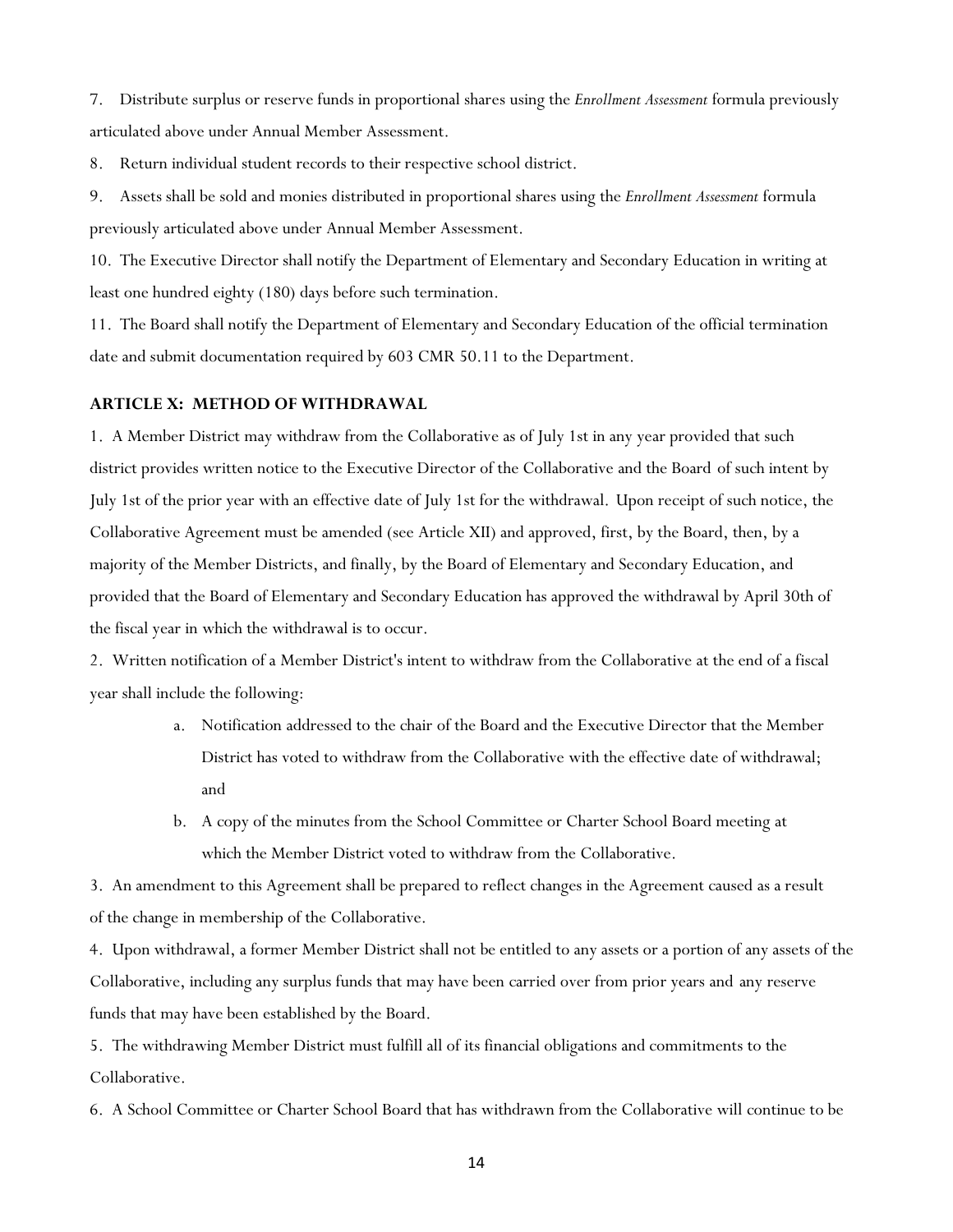liable to the Collaborative for its proportional share of liabilities and any debts, claims, demands, or judgments against the Collaborative, incurred during said School Committee's or Charter School Board's membership. or which were the responsibility of the Collaborative when that member school committee or charter school board became a member. Such proportional share is determined by the *Enrollment Assessment* formula previously articulated above under Annual Member Assessment.

7. Upon withdrawal, the withdrawing Member District will be reimbursed any funds prepaid to the Collaborative by the Member District for tuition or services under M.G.L. c. 40, § 4E.

8. The withdrawal of any Member District(s) at any time shall not affect the status of this Agreement and the same shall remain in full force and effect until specifically changed or amended consistent with Article XII. 9. If, after the withdrawal of a Member District (s), less than two Member Districts remain, the Collaborative Board will initiate termination proceedings as provided in Article IX.

#### **ARTICLE XI: PROCEDURE FOR ADMITTING NEW MEMBER DISTRICTS**

Any School Committee or Charter School Board may seek to become a Member District of the Collaborative upon a majority vote of the Board and provided that the Collaborative Agreement is amended (see Article XII) and approved by a majority of the Member Districts and the Board of Elementary and Secondary Education. 1. At least 180 days prior to the beginning of a new fiscal year, the prospective Member District shall submit in writing to the chair of the Board and the Executive Director its request to join the Collaborative.

2. Upon receipt of the prospective member district's request to join, the Board will consider the request.

3. Upon a majority affirmative vote of the Board, this Agreement shall be amended to add the new Member District.

4. The votes for approval may provide for the deferral of the admission of a new Member District until July 1 of the subsequent fiscal year.

5. The admission of a new Member District to the Collaborative shall become effective only after the execution and delivery by the current Member Districts and the applicant School Committee or Charter School Board of an amendment to this Agreement agreeing to be bound by all the terms and conditions thereof, and approval by the Board of Elementary and Secondary Education.

6. A School Committee or Charter School Board may be admitted to the Collaborative as of July 1st of any fiscal year provided that all required approvals, including that of Member Districts, and the Board of Elementary and Secondary Education, are obtained by the preceding April 30th of the fiscal year prior to the fiscal year in which the new Member District is to be admitted to the Collaborative. If all steps for admission have been completed with the exception of approval of the Board of Elementary and Secondary Education, the new Member District may participate in meetings of the Board and receive other benefits of membership as determined by the Board,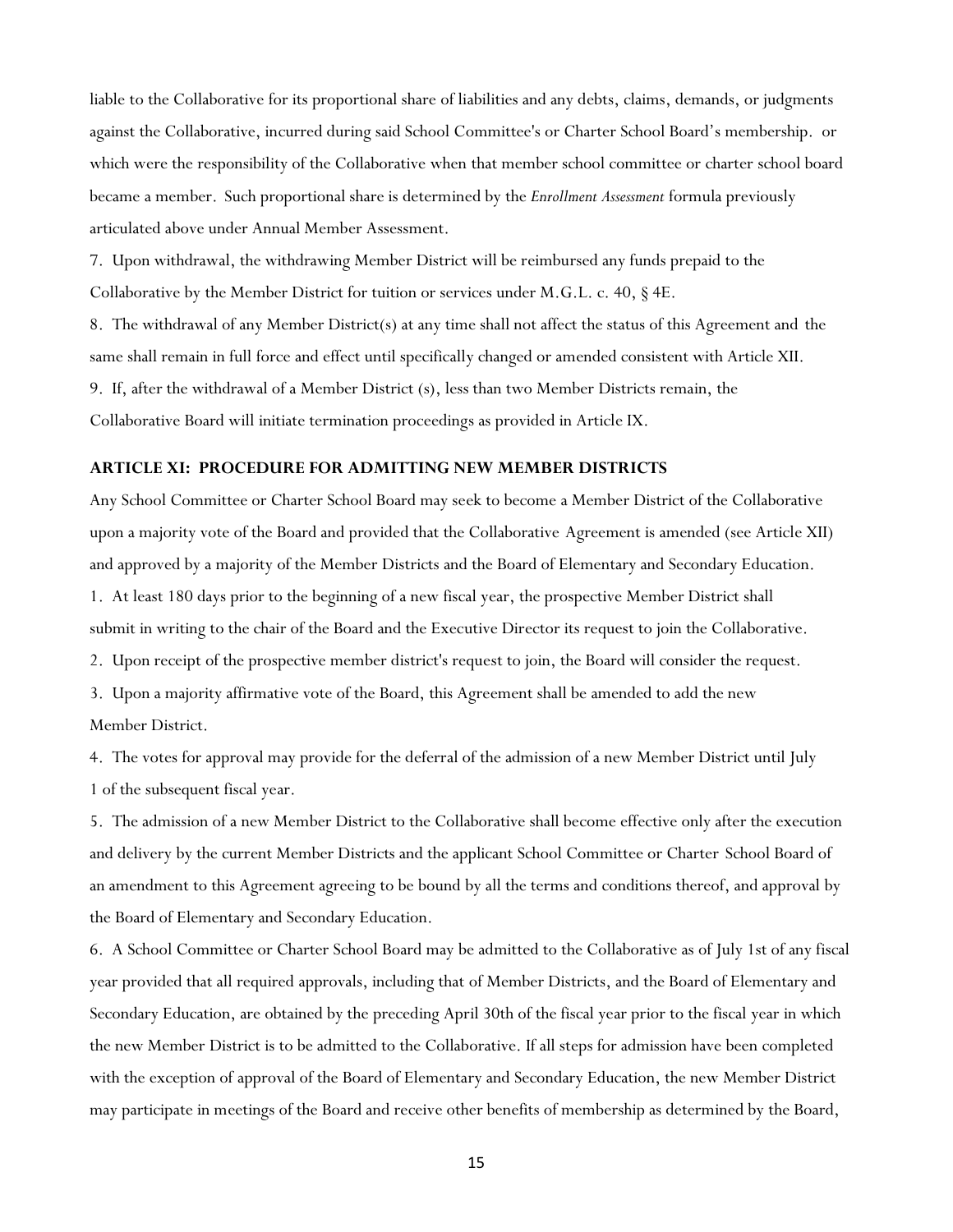except that the new Member District may not vote on any matter.

7. Following the approval for admission to the Collaborative and continuing until the actual date of such admission, the School Committee or Charter School Board may designate a non-voting representative to the Board.

### **ARTICLE XII: PROCEDURE FOR AMENDING THE AGREEMENT**

This Agreement may be amended from time to time as needed, pursuant to the following procedure: 1. Any Member District, Board Member, or the Collaborative Executive Director may initiate a proposal for amendment of this Agreement.

2. The proposed amendment shall be presented in writing to the Secretary of the Board no less than ten (10) days prior to a meeting of the Board at which it shall first be read.

3. The proposed amendment shall be read a second time at the regular meeting next subsequent to its first majority reading, at which time it may be approved by a vote of the Board Members present and voting. **4.** If approved by the Board, the proposed amendment shall then be submitted to Member Districts. If approved by a simple majority of Member Districts, the proposed amendment shall be submitted for approval to the Board of Elementary and Secondary Education. If approved by the Board of Elementary and Secondary Education, the proposed amendment shall become effective.

#### **ARTICLE XIII: NON-DISCRIMINATION PRACTICES**

EDCO Collaborative does not discriminate on the basis of race, color, religion, national origin, pregnancy and related conditions, gender, gender identity, sexual orientation, marital/civil union status, ancestry, place of birth, age, citizenship status, veteran status, political affiliation, or disability, in the administration of its educational policies, administrative policies, scholarship or loan programs, athletic and other school administered programs or in employment. The Board's policy of nondiscrimination will extend to students, applicants, staff, the general public, and individuals with whom it does business.

This Collaborative Agreement shall not be effective until approved by the Member Districts as indicated on the signatory page, and the Massachusetts Board of Elementary and Secondary Education. The Agreement is authorized by a vote of each of the Member Districts and signed by the Chairperson of each Member District.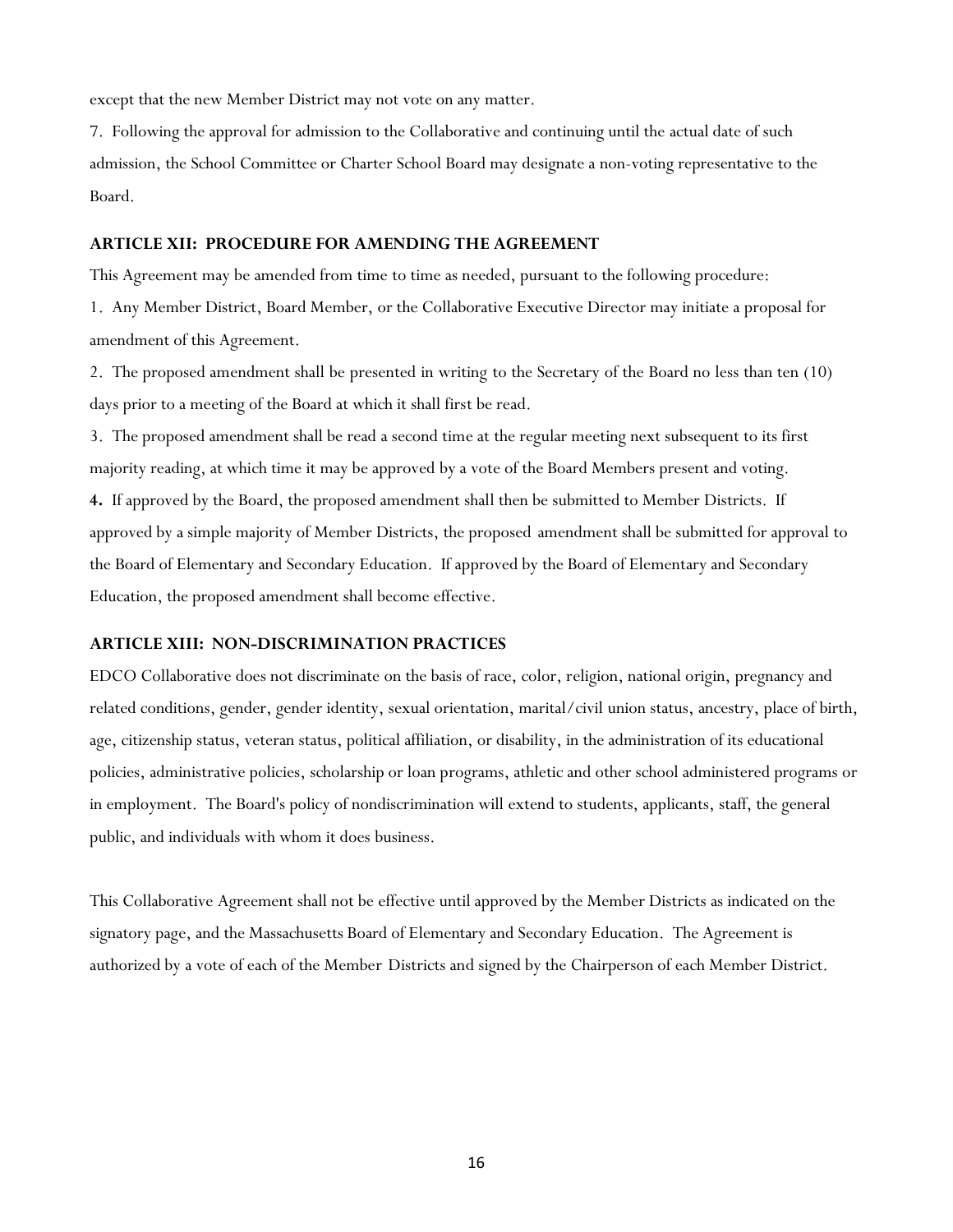This Collaborative Agreement will become effective on July 1, 2019, after the approval by the Member Districts as indicated on the signatory pages, and the Massachusetts Board of Elementary and Secondary Education, prior to April 30, 2019. The Agreement is authorized by a vote of each of the Member Districts and signed by the Chairperson of each Member District.

# **APPROVALS:**

Date of first reading:  $3/29/18$ Date of second reading:  $\frac{9}{27}{18}$ Date approved by Collaborative Board of Directors: \_\_\_\_ January 17, 2019 Approved by:

\_\_\_\_\_\_\_\_\_\_\_\_\_\_\_\_\_\_\_\_\_\_\_\_\_\_\_\_\_\_\_\_\_\_\_\_\_\_\_\_\_ Date\_\_\_\_\_\_\_\_\_\_\_\_\_\_\_\_\_ CHAIRPERSON - SCHOOL COMMITTEE FOR THE ACTON-BOXBOROUGH REGIONAL SCHOOL DISTRICT \_\_\_\_\_\_\_\_\_\_\_\_\_\_\_\_\_\_\_\_\_\_\_\_\_\_\_\_\_\_\_\_\_\_\_\_\_\_\_\_\_ Date\_\_\_\_\_\_\_\_\_\_\_\_\_\_\_\_\_ CHAIRPERSON - SCHOOL COMMITTEE FOR THE ARLINGTON PUBLIC SCHOOLS \_\_\_\_\_\_\_\_\_\_\_\_\_\_\_\_\_\_\_\_\_\_\_\_\_\_\_\_\_\_\_\_\_\_\_\_\_\_\_\_\_ Date\_\_\_\_\_\_\_\_\_\_\_\_\_\_\_\_\_ CHAIRPERSON - SCHOOL COMMITTEE FOR THE BEDFORD PUBLIC SCHOOLS \_\_\_\_\_\_\_\_\_\_\_\_\_\_\_\_\_\_\_\_\_\_\_\_\_\_\_\_\_\_\_\_\_\_\_\_\_\_\_\_\_ Date\_\_\_\_\_\_\_\_\_\_\_\_\_\_\_\_\_ CHAIRPERSON - SCHOOL COMMITTEE FOR THE BELMONT PUBLIC SCHOOLS \_\_\_\_\_\_\_\_\_\_\_\_\_\_\_\_\_\_\_\_\_\_\_\_\_\_\_\_\_\_\_\_\_\_\_\_\_\_\_\_\_ Date\_\_\_\_\_\_\_\_\_\_\_\_\_\_\_\_\_ CHAIRPERSON - SCHOOL COMMITTEE FOR THE BROOKLINE PUBLIC SCHOOLS \_\_\_\_\_\_\_\_\_\_\_\_\_\_\_\_\_\_\_\_\_\_\_\_\_\_\_\_\_\_\_\_\_\_\_\_\_\_\_\_\_ Date\_\_\_\_\_\_\_\_\_\_\_\_\_\_\_\_\_ CHAIRPERSON - SCHOOL COMMITTEE FOR THE CARLISLE PUBLIC SCHOOLS \_\_\_\_\_\_\_\_\_\_\_\_\_\_\_\_\_\_\_\_\_\_\_\_\_\_\_\_\_\_\_\_\_\_\_\_\_\_\_\_\_ Date\_\_\_\_\_\_\_\_\_\_\_\_\_\_\_\_\_ CHAIRPERSON - SCHOOL COMMITTEE FOR THE CONCORD PUBLIC SCHOOL \_\_\_\_\_\_\_\_\_\_\_\_\_\_\_\_\_\_\_\_\_\_\_\_\_\_\_\_\_\_\_\_\_\_\_\_\_\_\_\_\_ Date\_\_\_\_\_\_\_\_\_\_\_\_\_\_\_\_\_ CHAIRPERSON - SCHOOL COMMITTEE FOR THE CONCORD-CARLISLE REGIONAL SCHOOL DISTRICT \_\_\_\_\_\_\_\_\_\_\_\_\_\_\_\_\_\_\_\_\_\_\_\_\_\_\_\_\_\_\_\_\_\_\_\_\_\_\_\_\_ Date\_\_\_\_\_\_\_\_\_\_\_\_\_\_\_\_\_ CHAIRPERSON - SCHOOL COMMITTEE FOR THE LEXINGTON PUBLIC SCHOOLS \_\_\_\_\_\_\_\_\_\_\_\_\_\_\_\_\_\_\_\_\_\_\_\_\_\_\_\_\_\_\_\_\_\_\_\_\_\_\_\_\_\_ Date\_\_\_\_\_\_\_\_\_\_\_\_\_\_\_\_\_ CHAIRPERSON - SCHOOL COMMITTEE FOR THE LINCOLN PUBLIC SCHOOLS \_\_\_\_\_\_\_\_\_\_\_\_\_\_\_\_\_\_\_\_\_\_\_\_\_\_\_\_\_\_\_\_\_\_\_\_\_\_\_\_\_ Date\_\_\_\_\_\_\_\_\_\_\_\_\_\_\_\_\_ CHAIRPERSON - SCHOOL COMMITTEE FOR THE LINCOLN-SUDBURY REGIONAL SCHOOL DISTRICT \_\_\_\_\_\_\_\_\_\_\_\_\_\_\_\_\_\_\_\_\_\_\_\_\_\_\_\_\_\_\_\_\_\_\_\_\_\_\_\_\_ Date\_\_\_\_\_\_\_\_\_\_\_\_\_\_\_\_\_ CHAIRPERSON - SCHOOL COMMITTEE FOR THE NEWTON PUBLIC SCHOOLS \_\_\_\_\_\_\_\_\_\_\_\_\_\_\_\_\_\_\_\_\_\_\_\_\_\_\_\_\_\_\_\_\_\_\_\_\_\_\_\_\_ Date\_\_\_\_\_\_\_\_\_\_\_\_\_\_\_\_\_

CHAIRPERSON - SCHOOL COMMITTEE FOR THE SUDBURY PUBLIC SCHOOLS